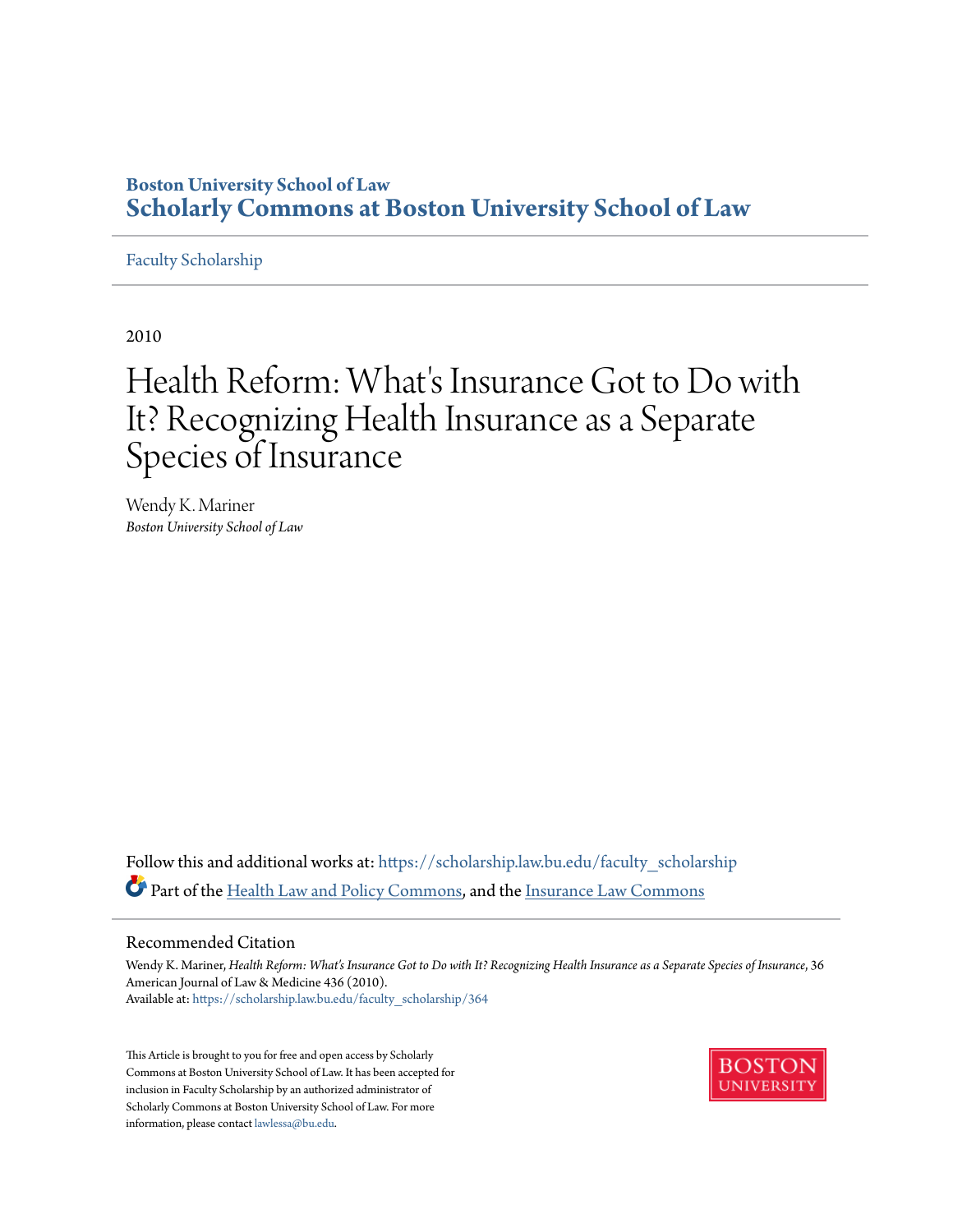## Health Reform: What's Insurance Got to Do With It? Recognizing Health Insurance as a Separate Species of Insurance

Wendy K. Mariner†

#### I. INTRODUCTION

Health reform debates in the United States are typically conducted using the language of insurance.<sup>1</sup> President Barack Obama described his hopes for expanding access to care as "health insurance reform."<sup>2</sup> Both proponents and opponents of reform debated the merits of reform proposals leading to the Patient Protection and Affordable Care Act of 2010 in insurance terms.<sup>3</sup> Yet, disagreements over the structure of reform reveal deep differences in what proponents and opponents of reform mean by insurance and the role it should

 <sup>†</sup> JD, LLM, MPH, Edward R. Utley Professor of Health Law, Boston University School of Public Health, Professor of Law, Boston University School of Law, Professor of Socio-Medical Sciences and Community Medicine, Boston University School of Medicine. My thanks to George Annas, Deborah Stone and Jeffrey Stempel for helpful comments on an earlier version of this paper, and to Katherine Proctor, JD 2009, BUSL, for research assistance. Errors and omissions remain my own.

<sup>1</sup> *See, e.g.*, TOM DASCHLE ET AL., CRITICAL: WHAT WE CAN DO ABOUT THE HEALTH-CARE CRISIS 4 (2008); Wendy K. Mariner, *Social Solidarity and Personal Responsibility in Health Reform*, 14 CONN. INS. L.J. 199, 199 (2008).

<sup>2</sup> *See, e.g., Transcript, Obama's Fifth News Conference*, N.Y. TIMES, July 22, 2009, *available at* www.nytimes.com/2009/07/22/us/politics/22obama.transcript.html; *Remarks by the President in the State of the Union Address*, Jan. 27, 2010, *available at* http://www.whitehouse.gov/the-press-office/remarks-president-state-union-address.

<sup>3</sup> The Patient Protection and Affordable Care Act, Pub. L. 111-148, Mar. 23, 2010, as amended by the Health Care and Education Affordability Act, Pub. L. 111-152, Mar. 30, 2010 [hereinafter "the 2010 Act"]. *See, e.g.*, REGINA HERZLINGER, WHO KILLED HEALTH CARE? 15 (2007) (criticizing *insurance* benefits); LAURENCE KOTLIKOFF, THE HEALTHCARE FIX – UNIVERSAL INSURANCE FOR ALL AMERICANS 15 (2007) (arguing for a single health *insurance*  system for the entire country).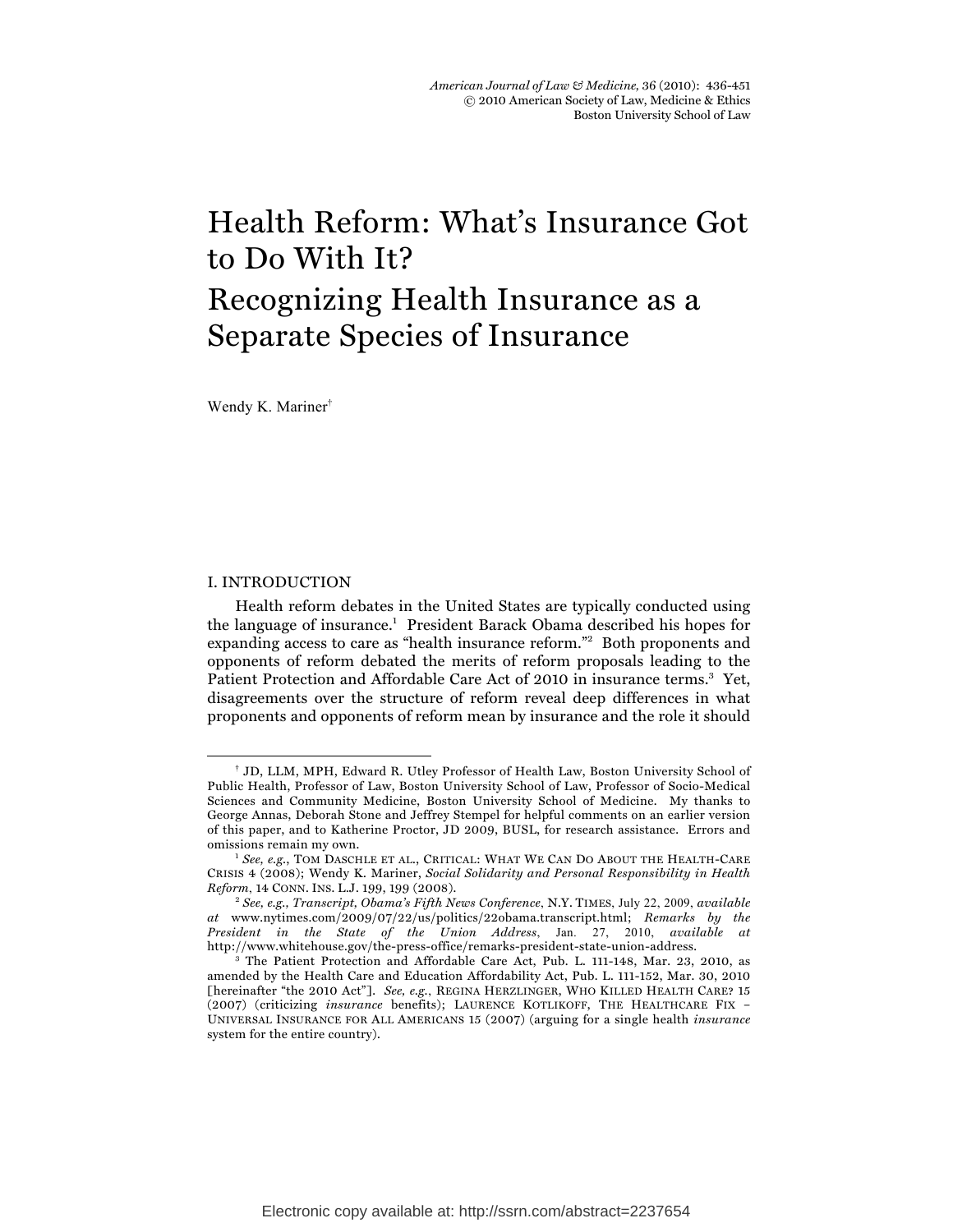$\overline{a}$ 

play in mediating access to health care. Scholars of insurance law are likely to describe insurance somewhat narrowly as a risk spreading device.4 Industry representatives, among others, often view conventional indemnity insurance as the norm.<sup>5</sup> From this perspective, reforms that move too far beyond underwriting risks can be seen as undermining actuarial fairness, threatening the very idea of insurance and possibly the industry itself. <sup>6</sup> In contrast, most reform proponents discuss insurance as though it were simply a mechanism for financing health care: Health insurance ought to be universally available (on affordable terms, if not free), because health care ought to be universally available,<sup>7</sup> perhaps a human right.<sup>8</sup> From this perspective, most underwriting techniques are incompatible with the goals of reform.<sup>9</sup>

<sup>4</sup> *See, e.g*., Kenneth Abraham, Distributing Risk: Insurance, Legal Theory, and PUBLIC POLICY (1986) (finding one of the primary values of insurance law is the proper distribution of risk); Malcolm Clarke, Policies and Perceptions of Insurance: An Introduction to Insurance Law 5-6 (1997) (describing health insurance as a risk spreading device). Insurance law casebooks typically describe insurance in these terms and, until recently, included only brief sections on health insurance. See, e.g., EMERIC FISCHER ET AL., Principles of Insurance Law (3d ed. 2006) (devoting 19 pages—of 1080 pages—to discussion of health insurance); Kenneth Abraham, Insurance Law and Regulation: Cases and Materials (4th ed. 2005) (devoting 53 pages—of 774 pages—to discussion of health insurance).

<sup>5</sup> *See* Inside the Minds: The Insurance Business: Industry Leaders on Managing Risks, Ensuring Investments, & Protecting Assets 8 (Marissa Berenson ed., 2004); Press Release, America's Health Ins. Plans, AHIP Statement on House Passage of HR 3962 (Nov. 7, 2009), *available at* http://www.ahip.org/content/pressrelease.aspx?docid=28730; Staff of H.R. Committee on Ways & Means Republicans, The Commonsense Healthcare Reform and Affordability Act: Making Health Insurance More Affordable for Families, Affordable for Small Businesses & Affordable for America 2 (Comm. Print 2009) (prohibiting "arbitrary caps" and "unjust" rescission).

<sup>6</sup> Bruce G. Bodaken, *Where Does the Insurance Industry Stand on Health Reform Today?*,  $27$  HEALTH AFF. 667, 670-71 (2008) (noting that guaranteed issue and not basing rates on health status threaten "basic and long-standing principles of the health insurance business," although some insurers favored reforms like individual mandates that expand the market). *See also* Interview by Bill Moyers with Wendell Potter, *Bill Moyers Journal: Profits or Patients* (PBS television broadcast July 10, 2009), *available* http://www.pbs.org/moyers/journal/07102009/watch2.html. For an historical perspective, see The Politics of Health Care Reform: Lessons from the Past, Prospects for the Future (James A. Morone & Gary S. Belkin eds., 1994) (providing a compilation of articles discussing insurance reform).

<sup>&</sup>lt;sup>7</sup> See, e.g., DASCHLE, *supra* note 1, at xiii (arguing for a universal health care system); Committee on the Consequences of Uninsurance, Institute of Medicine, Insuring America's Health: Principles and Recommendations 110-11 (2004) (describing a vision to expand coverage to those without health insurance); The Physicians' Working Group for Single-Payer National Health Insurance, Special Communication, *Proposal of the Physicians' Working Group for Single-Payer National Health Insurance*, 290 JAMA 798, 798-805 (2003).

<sup>8</sup> *See, e.g.*, The Universal Declaration of Human Rights, G.A. Res. 217A, U.N. GAOR, 3d Sess., 1st plen. mtg., U.N. Doc. A/810 (Dec. 12, 1948); Sofia Gruskin & Daniel Tarantola, *Health and Human Rights*, *in* Perspectives in Health and Human Rights 3, 11 (Sofia Gruskin, Michael Grodin, George Annas & Stephen P. Marks eds. 2005); Norman Daniels, Brendan Saloner & Adriane H. Gelpi, *Access, Cost, and Financing: Achieving an Ethical Health Reform,* 28 Health Aff. w909, w909-16 (2009); Sofia Gruskin et al., *Health and Human Rights 1, History, Principles and Practice of Health and Human Rights*, 370 Lancet 449, 449-55 (2007); Eleanor D. Kinney, *The International Right to Health: What Does This Mean for Our National and World?, 34 Inp. L. Rev. 1457, 1457-58 (2001).* 

<sup>9</sup> *See, e.g., Deceptive Health Industry Practices: Are Consumers Getting What They Paid For?- Part I: Hearing Before the S. Comm. on Commerce, Sci., & Transp.*, 111th Cong. (Mar. 26, 2009); *Deceptive Health Industry Practices: Are Consumers Getting What They Paid For?-*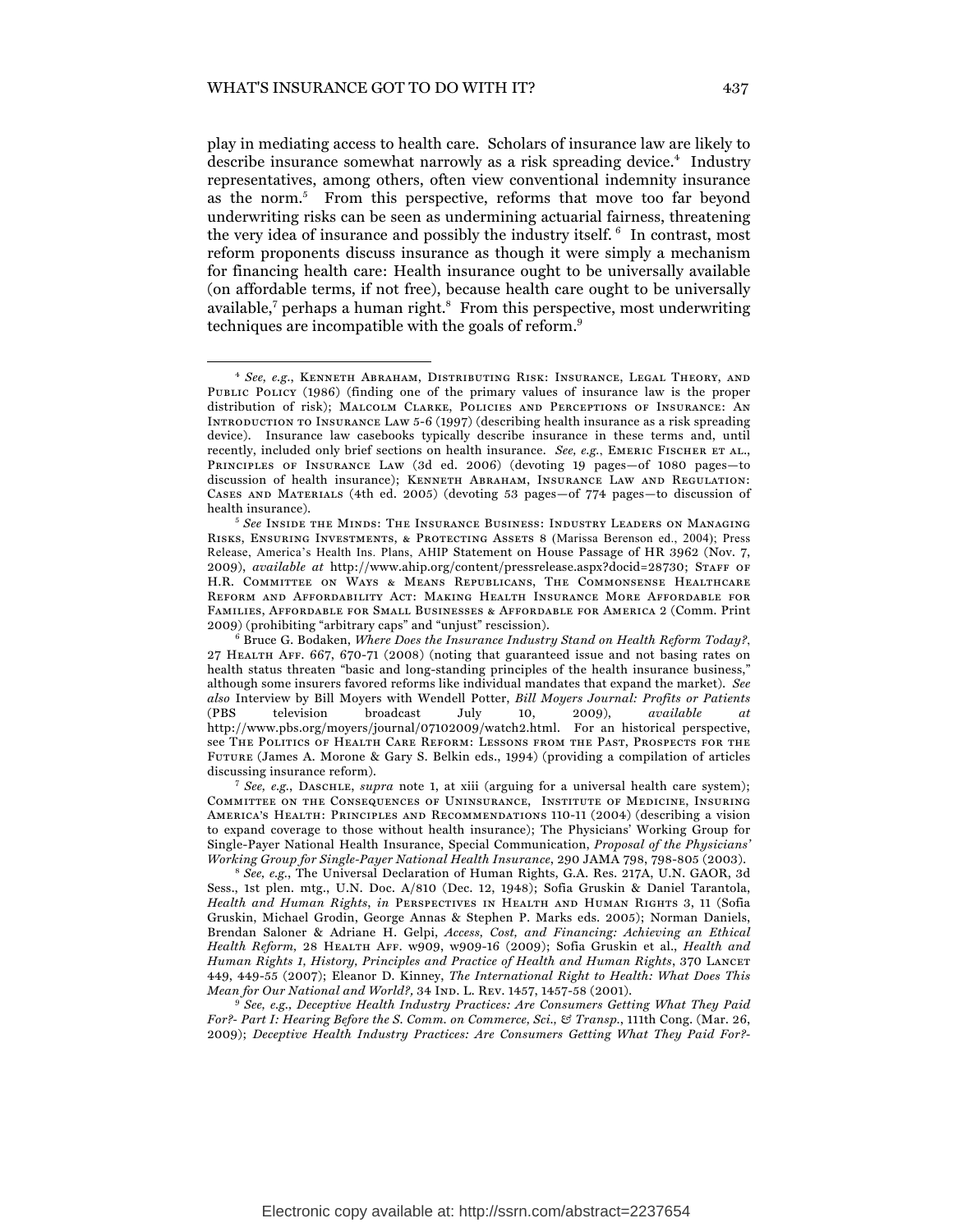I have argued elsewhere that such conflicting conceptions of health insurance can impede agreement on a unified structure of reform.10 Here, I argue that it is possible to reconcile these conceptions if we recognize health insurance as a separate species of insurance – distinct in function, and therefore content, from conventional indemnity insurance models. Both regulation and industry practices already have moved health insurance a long way toward becoming an identifiably separate species by limiting some risk classification methods, but universal coverage requires purging or greatly circumscribing most tools of conventional insurance. In addition, health plans no longer limit coverage to fortuitous losses, as does conventional indemnity insurance; by covering preventive care, they have added a service component to pay for regular care. This is a familiar concept in social insurance systems, which are more concerned with financing care than spreading risk. The role of insurance in such systems, especially in Western European countries, offers a model for integrating insurance plans and actuarial expertise into a financing mechanism for universal access to care.<sup>11</sup>

Thus, health insurance can be, and to a large extent already is, a separate species of insurance. Little conventional insurance remains in today's health plans,12 and there is little reason to believe that conventional insurance is necessary to provide access to health care. <sup>13</sup> However, even our hybrid species of health insurance is not likely to be universally affordable without ensuring participation by virtually all Americans.14

 $\overline{a}$ 

 $12$  Kaiser Family Foundation & Health Research & Educational Trust, Employer Health Benefits 2008 Annual Survey, 1, *available at* http://ehbs.kff.org/pdf/7790.pdf [hereinafter "Employer Health Benefits 2008 Annual Survey"]. 13 Congress could achieve universal coverage without the use of private sector insurance

*Part II: Hearing Before the S. Comm. on Commerce, Sci., & Transp.*, 111th Cong. (Mar. 31, 2009); *see also* Coverage Denied: How the Current Health Insurance System Leaves Millions Behind, http://www.healthreform.gov/reports/denied\_coverage/index.html. For a different perspective on assumptions about reform, see David A. Hyman, *Employment-Based Health Insurance and Universal Coverage: Four Things People Know That Aren't So*, 9 Yale J. Health Pol'y, L. & Ethics 435, 435-52 (2009).

<sup>10</sup> Mariner, *supra* note 1, at 200.

 $11$  This will also require modifying some insurance law doctrines to accommodate the hybrid nature of health insurance, a topic that deserves more extensive discussion, but is beyond the scope of this article. *See* Thomas Morawetz, *Insurance: How It Matters as Psychological Fact and Political Metaphor*, 6 Conn. Ins. L.J. 1, 8 (1999) ("The line between insurance as a commodity, as an option, and insurance as a compulsory part of government regulation is always a moving target.").

by expanding Medicare coverage to all or creating new, supplementary programs funded from tax revenues, as some scholars, policy analysts, and organizations have recommended. See, e.g., Julius B. Richmond & Rashi Fein, The Health Care Mess: How We Got Into It and What It Will Take to Get Out 243 (2005); John Nichols, Three Words Mr. President: "Medicare for All," The Nation, Sept. 8, 2009, http://www.thenation.com/blogs/thebeat/469901/three\_words\_mr\_president\_medicare\_for \_all (Sept. 8, 2009, 10:07 EST). Political, as well as scholarly, opposition has precluded such an approach. Jacob S. Hacker, *Putting Politics First: Health System Reform Can Be Successful This Time If Policymakers Learn the Lessons From the Past*,  $27$  HEALTH AFF. 718, 721 (2008). See, e.g., DAVID HYMAN, MEDICARE MEETS MEPHISTOPHELES (2006); Alan B. Miller, Opinion, *Medicare for All Isn't the Answer*, WALL ST. J., Aug. 13, 2009, at A15; Peter Ferrara, *Medicare for All Is a Killer*, AMERICAN SPECTATOR, May 27, 2009, http://spectator.org/archives/2009/05/27/medicare-for-all-is-a-killer.

<sup>&</sup>lt;sup>4</sup> See the 2010 Act, §1501 (adding §5000A to the Internal Revenue Code of 1986), as amended by the 2010 Act, § 10106, and by the Reconciliation Act, §1002. At least fourteen states have filed challenges to the 2010 Act, claiming that it violates Congress's power under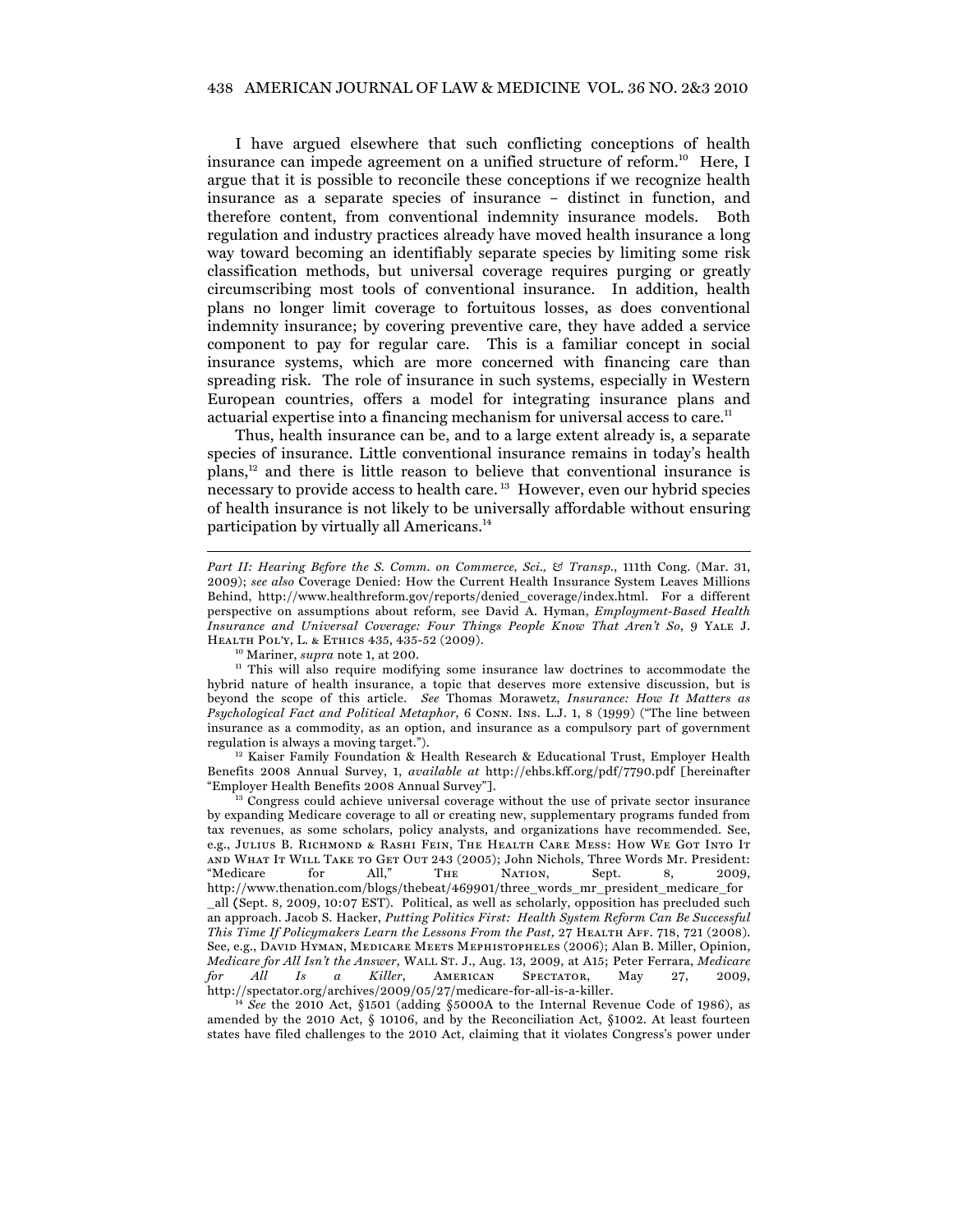$\overline{a}$ 

#### II. CONVENTIONAL INSURANCE RISK CLASSIFICATIONS ARE INCOMPATIBLE WITH EXPANDED ACCESS

A key goal of health reform is to give everyone access to health care. Health insurance is simply a means to that larger end: appropriate, affordable health care regardless of employment, residence, health status, age or other factors that currently inhibit access. To use insurance to pay for care, insurance must be available to everyone. Thus, as reform proposals recommended, the 2010 Act requires plans to pay for health care in ways that necessarily limit the scope of conventional insurance techniques. President Obama and members of Congress stressed that reform legislation should prohibit insurers from classifying people according to their risks in order to refuse coverage or greatly increase insurance premiums.<sup>15</sup> The 2010 Act,<sup>16</sup> as well as the Affordable Health Care for America Act,<sup>17</sup> which the House of Representatives passed on November 7, 2009, and virtually all the reform bills seriously considered by Congressional Committees, prohibit insurers<sup>18</sup> from refusing to cover preexisting medical conditions, $^{19}$  refusing people

<sup>15</sup> *Remarks by the President in Discussion on Insurance Reform at Bipartisan Meeting on Health Care Reform*, Feb. 25, 2010, *available at* http://www.whitehouse.gov/the-pressoffice/remarks-president-discussion-insurance-reform-bipartisan-meeting-health-care-

reform; Michael D. Shear & Debbi Wilgoren, *As House and Senate Negotiate, Obama Fine-Tunes His Pitch*, Wash. Post, July 29, 2009, http://voices.washingtonpost.com/44/2009/07/29/obama\_to\_offer\_eight-

point arg.html?hpid=topnews; see also Affordable Health Choices Act, S. 1679, 111th Cong. § 2701 (1st Sess. 2009); America's Healthy Future Act of 2009, S. 1796, 111th Cong. § 2204 (1st Sess. 2009); America's Affordable Health Choices Act, H.R. 3200, 111th Cong. § 113 (1st Sess.

2009). 16 Patient Protection and Affordable Care Act, *supra* note 3, originally H.R. 3590, 111th Cong. (as passed by Senate Dec. 24, 2009).

<sup>17</sup> Affordable Health Care for America Act, H.R. 3962, 111th Cong. (as passed by House Nov. 7, 2009).

<sup>18</sup> The prohibitions and requirements of the 2010 Act apply to private insurance plans in the individual and group market, including qualified plans offered in new health insurance exchanges, the 2010 Act, Title I, Subtitle D, and not to grandfathered employer-sponsored plans subject to the Employee Retirement Income Security Act, 29 U.S.C. §§1001 et seq, although certain provisions will apply to new employer-sponsored plans.

<sup>19</sup> The 2010 Act, § 1201 (2010) (adding Public Health Service Act, § 2704, 42 U.S.C. §§300gg et seq.); H.R. 3962, 111th Cong. § 211 (2009); S. 1679, 111th Cong. § 101 (2009) (to amend Public Health Service Act, 42 U.S.C. § 2705); S. 1796, 111th Cong. § 1001 (2009) (same); H.R. 3200, 111th Cong. § 111 (2009).

the Commerce Clause, the power to tax and spend, the Tenth Amendment or federalism generally. *See* Warren Richey, *Attorneys General in 14 States Sue to Block Healthcare Reform Law*, The Christian Sci. Mon., Mar. 23, 2010, http://www.csmonitor.com/USA/Justice/2010/0323/Attorneys-general-in-14-states-sue-toblock-healthcare-reform-law. The constitutional authority for a federal requirement that all individuals have coverage is beyond the scope of this article. For the basic arguments for and against the propositions that that an individual mandate is within Congress's Commerce Power and that fees levied on individuals without coverage are not direct taxes, see David B. Rivkin, Jr. et al., Debate, *A Healthy Debate: The Constitutionality of an Individual Mandate*, 158 U. PA. L. Rev. PENNumbra 93 (2009), http://www.pennumbra.com/debates/pdfs/HealthyDebate.pdf. If challenges to the individual mandate succeed, Congress could achieve the same result without raising constitutional questions by increasing the income tax, Medicare tax, or Social Security tax, or imposing a new tax on all taxpayers, accompanied by a tax credit or deduction for those who have public or private coverage. *See* the 2010 Act, § 1401 (adding § 36B to the Internal Revenue Code of 1986), as amended by the 2010 Act, § 10105, and by the Reconciliation Act, §1001.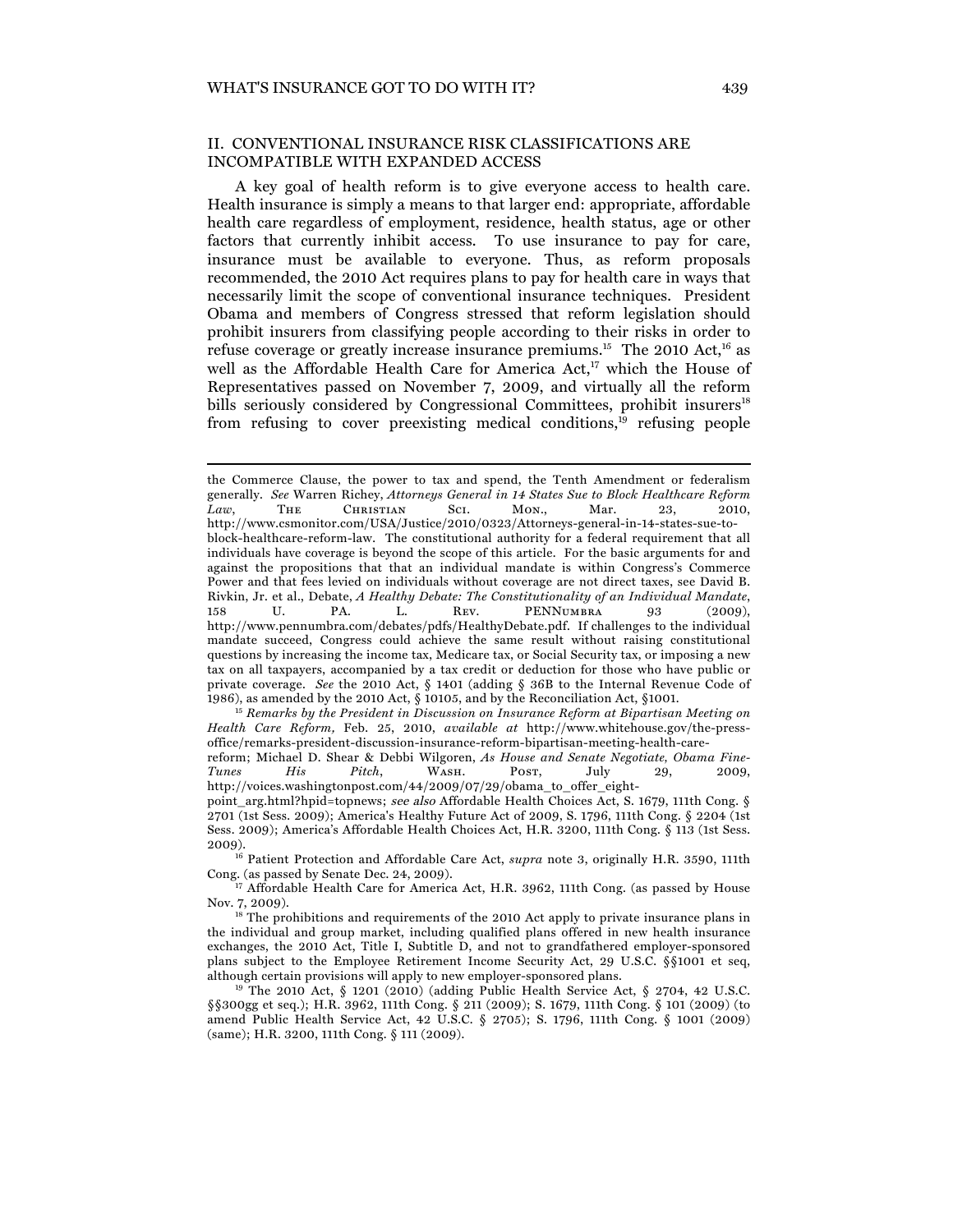coverage because of their medical history,<sup>20</sup> dropping coverage after illness occurs,<sup>21</sup> discriminating on the basis of health status,<sup>22</sup> discriminating in benefits on the basis of age or disability,<sup>23</sup> charging much higher premiums on the basis of age, $24$  providing less coverage for mental health and substance abuse disorder benefits than for medical conditions, $25$  capping the dollar amount of coverage, $26$  and charging high out-of-pocket expenses. $27$  The public also appears to support regulating health insurance coverage in this manner.<sup>28</sup>

These prohibitions remove tools of risk classification that insurers have regarded as essential to permit underwriting in conventional insurance, if not inherent in the concept of insurance itself.29 Conventional indemnity insurance in an unregulated, competitive market relies on risk classification (by definition, a discriminatory process) to exclude bad risks and to underwrite or price those accepted according to their risk profiles.<sup>30</sup> Familiar examples include homeowners insurance and life insurance. To achieve universal (or nearly so) access to health care, therefore, reform legislation must prune and pad health plans so that they no longer look or function like conventional indemnity insurance policies. Medical underwriting and preexisting condition exclusions must be suppressed like bad genes, while guaranteed issue and preventive measures are grafted on.

<sup>&</sup>lt;sup>20</sup> The 2010 Act,  $\S$  1201 (2010) (adding Public Health Service Act,  $\S$  2702, 2703 to guarantee issue and renewal, respectively); H.R. 3962, 111th Cong. § 212 (2009); S. 1679, 111th Cong. § 101 (2009); S. 1796, 111th Cong. § 1001 (2009); H.R. 3200, 111th Cong. § 122 (2009).

<sup>&</sup>lt;sup>21</sup> The 2010 Act, § 1001 (2010) (adding Public Health Service Act, § 2712 to prohibit rescission); H.R. 3962, 111th Cong. § 103 (2009); S. 1679, 111th Cong. § 101 (2009); H.R. 3200, 111th Cong. § 112 (2009).

<sup>&</sup>lt;sup>22</sup> The 2010 Act, § 1201 (2010) (adding Public Health Service Act § 2705); H.R. 3962, 111th Cong. § 211 (2009). 23 The 2010 Act, § 1302(b)(4)(B) (2010); H.R. 3962, 111th Cong. §§ 213, 214 (2009); S.

<sup>1679, 111</sup>th Cong. § 101 (2009); S. 1796, 111th Cong. § 1001 (2009); H.R. 3200, 111th Cong. § 113 (2009).

<sup>&</sup>lt;sup>24</sup> The 2010 Act, § 1201 (2010) (adding Public Health Service Act, § 2701(a)(1)(A)(iii) to limit premium rate variation based on age to 3:1); S. 1679, 111th Cong. § 101 (2009); S. 1796, 111th Cong. § 1001 (2009); H.R. 3200, 111th Cong. § 114 (2009); H.R. 3962, 111th Cong. § 214 (2009).

<sup>25 2010</sup> Act, § 1311(j) (2010); H.R. 3962, 111th Cong. § 214 (2009); H.R. 3200, 111th Cong. § 114 (2009).

 $^{26}$  The 2010 Act, § 1001 (2010) (no lifetime or annual limits on dollar value of benefits); H.R. 3962, 111th Cong. §§ 106, 109 (2009); S. 1697, 111th Cong. § 101 (2009); H.R. 3200, 111th Cong. § 122(a)(3) (2009).

<sup>27</sup> The 2010 Act, §§ 1201, 1302(c); H.R. 3962, 111th Cong. § 222(c) (2009); S. 1796, 111th Cong. § 1201 (2009); H.R. 3200, 111th Cong. § 122(c) (2009).

<sup>28</sup> Kaiser Family Foundation/Harvard School of Public Health, The Public's Health Care Agenda for the New President and Congress 10 (Jan. 2009), http://kff.org/kaiserpolls/7853.cfm. A recent poll of public opinions of the 2009 House and Senate Bills find that 63% of those surveyed favor provisions that prohibit insurers from denying coverage on the basis of health conditions. Kaiser Family Foundation, Kaiser Health Tracking Poll: Public Opinion on Health Care Issues 5 (Jan. 2010), http://kff.org/kaiserpolls/8042.cfm. 29 Tom Baker, *Containing the Promise of Insurance: Adverse Selection and Risk* 

*Classification*, 9 Conn. Ins. L.J. 371, 377 (2003).

<sup>&</sup>lt;sup>30</sup> EMMETT J. VAUGHAN & THERESE M. VAUGHAN, FUNDAMENTALS OF RISK AND Insurance 169-71 (10th ed. 2008); Harry A. Woodman, *Principles of Risk Selection and Classification*, in Medical Selection of Life Risks 25, 35 (R.D.C. Brackenridge & W. John Elder eds., 4th ed. 1998).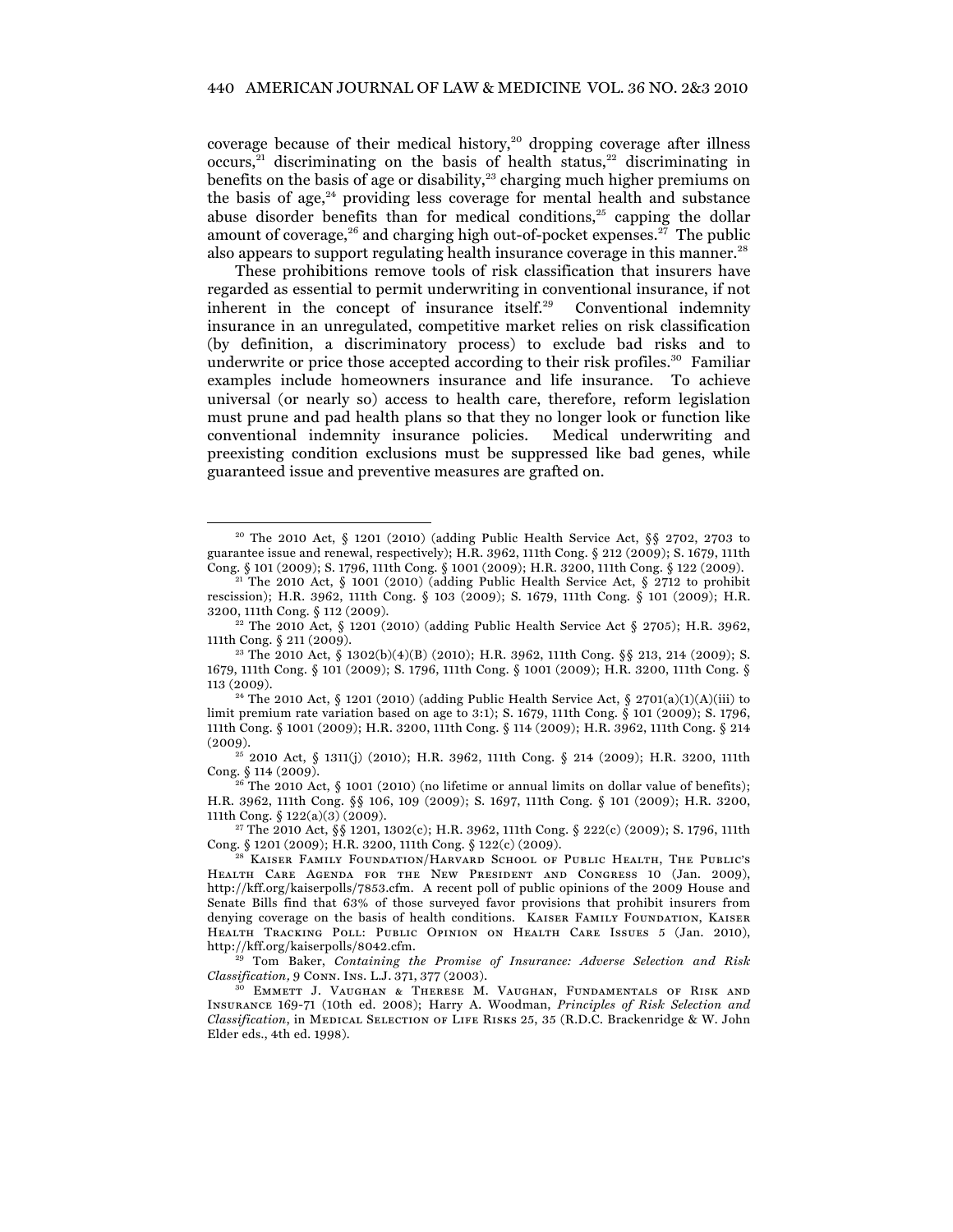#### WHAT'S INSURANCE GOT TO DO WITH IT? 441

What remains of conventional insurance is risk rating – setting premiums according to risk profiles, analogous to charging loan interest rates according to credit-worthiness. Neither the Act nor the reform proposals that preceded it restrict premiums beyond imposing rate bands for plans to be offered on exchanges, limiting the degree to which the premium for an insurer's highest priced product may exceed the premium for its lowest priced product for a defined population.<sup>31</sup> Thus, it will still be necessary to estimate a population's total need for medical services in order to calculate premium rates that can cover the cost of providing benefits, as well as administrative costs, profit and taxes.32 However, to make premiums affordable to all, subsidies will be needed for low-income people with higher health risks.<sup>33</sup> Moreover, if health plans must accept anyone who applies, then plans (public or private) with high risk populations will need subsidies or access to reinsurance if premiums are to remain competitive across the market, $34$  possibly financed by taxes on individuals or health plans with healthy populations. $35$  Such redistributional measures are necessary to achieve affordable premiums, but they distance premium rates from individual and even group risk. Indeed, the calculations may differ little from those needed for financing many non-insurance services. The more that risk rating is diluted with redistributional funding, the more health plans look like vehicles to finance health care.

#### III. CONVENTIONAL INDEMNITY HEALTH INSURANCE IS DISAPPEARING

 $\overline{a}$ 

The health insurance industry in the United States is already far down the path toward becoming primarily a health care payer, and only secondarily an insurer of health risks. Federal and state laws have circumscribed insurers' freedom to use risk classification by mandating coverage of specific benefits and prohibiting the exclusion of some risks or charging higher premiums for others.36 For example, federal and many state laws prohibit discriminating against or excluding anyone from health coverage on the basis of a health factor,  $37$  experiencing domestic violence,  $38$  or genetic testing.  $39$  Some states

<sup>31</sup> *See, e.g.*, the 2010 Act, § 1201 (2010) (adding Public Health Service Act, § 2701 to allow premium rate variations based on individual or family coverage, rating area, age, and tobacco use); H.R. 3962, 111th Cong. § 213 (2009); H.R. 3590, 11th Cong. § 1201 (2009). Both bills also limit cost sharing. *Supra* note 28.

<sup>32</sup> National health spending was \$2.3 trillion in 2008, or \$7,681 per person, and 16.2% of GDP. *See* Micah Hartman et al., *Health Spending Growth At A Historic Low in 2008*, 29 Health Aff. 147, 147 (2010).

<sup>33</sup> Jonathan Gruber, *Covering the Uninsured in the United States*, 46 J. Econ. Lit. 571, 572, 587 (Sept. 2008). The 2010 Act provides for tax credits and subsidies. 34 Elliot K. Wicks, Restructuring Health Insurance Markets, National

ACADEMY OF SOCIAL INSURANCE 1, 13-14 (Jan. 2009), *available at*<br>http://www.nasi.org/research/2009/restructuring-health-insurance-markets.

 $h_3$ <sup>35</sup> Victor R. Fuchs, *The Proposed Government Health Insurance Company - No Substitute for Real Reform*, 360 New Eng. J. Med. 2273, 2275 (2009); Jacob S. Hacker, *Health Care 2009 – The Why and How of "Public-Plan Choice,"* 360 New Eng. J. Med. 2269, 2269 (2009); Mark Hall, *The Structure and Enforcement of Health Insurance Rating Reforms*, 37 INQUIRY 367, 377-78 (2001).

<sup>36</sup> National Conference of State Legislatures, *Health Reform: State Examples* (Mar. 22, 2010), http://www.ncsl.org/default.aspx?tabid=17691. 37 Health Insurance Portability and Accountability Act, 29 U.S.C. § 1182 (West 2008).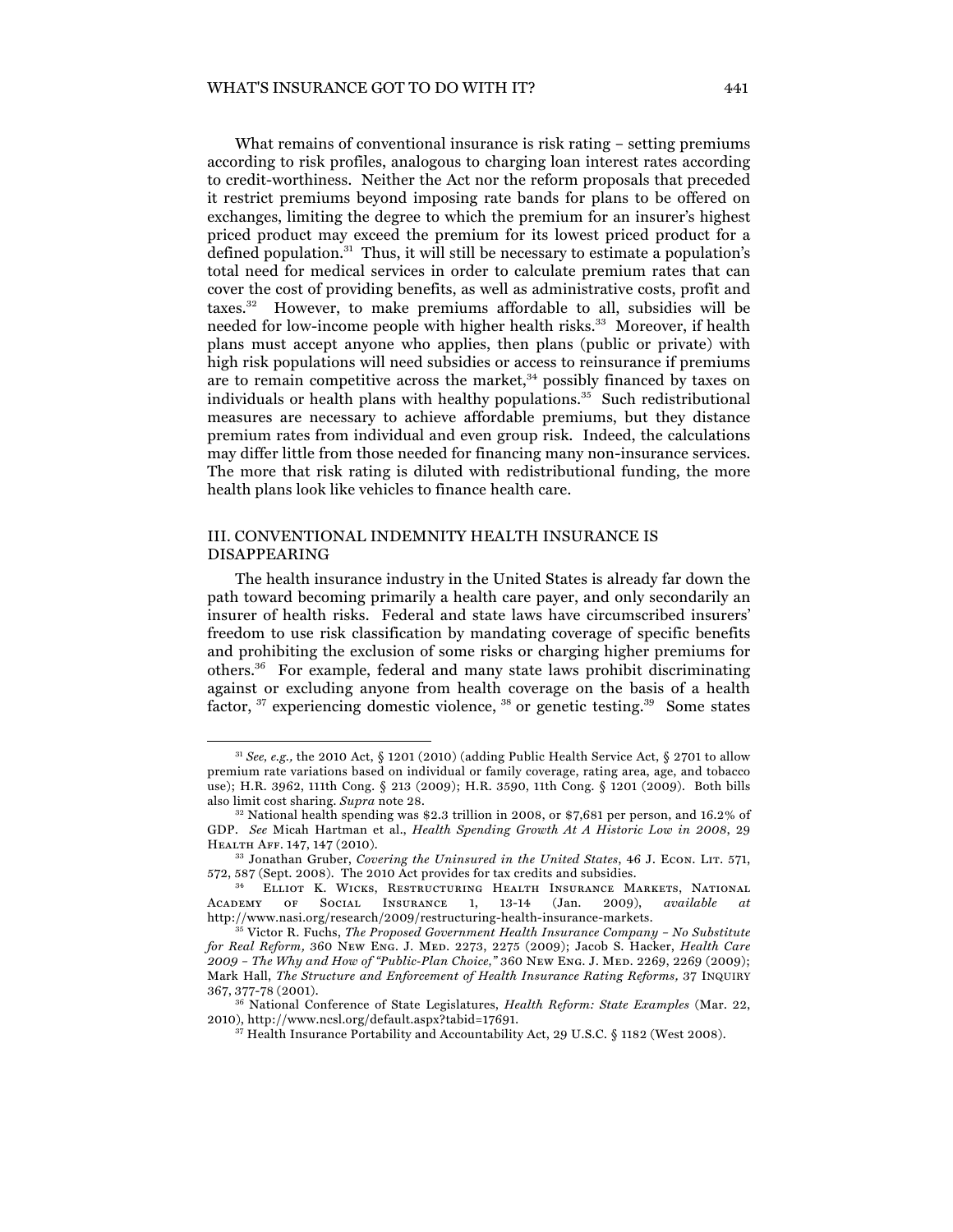also prohibit or limit risk rating on the basis of gender, at least in group policies. However, San Francisco's Attorney General has sued the insurance commissioner for permitting health insurers to use gender rating in individual insurance policies.40 If, as reported, women use more medical services than men,<sup>41</sup> then it would be actuarially fair to charge women higher premiums than men, as many states permit.<sup>42</sup> This actuarial fairness argument is regularly invoked to justify higher premiums for the elderly, smokers and others with above average health risks.<sup>43</sup> If the goal of a reformed health system is to treat everyone the same, however, then actuarial fairness is irrelevant.

Insurance companies already function solely as payment intermediaries rather than conventional insurers for tens of millions of Americans in employee group health plans. In 2008, 55% of employees with health insurance participated in employer-sponsored plans that are fully or partially self-insured (up from  $49\%$  in 2000).<sup>44</sup> Insurance companies do not issue insurance policies to such plans. The employer bears the financial risk of loss (hence the term "self-insured"), and typically hires an insurance company or other third-party-administrator to administer the plan (collect contributions and pay claims) for a fee.

Insurance companies also perform administrative services for government benefit programs, Medicare in particular.<sup>45</sup> Medicare is not a conventional insurance system, despite its title, Health Insurance for the Aged and Disabled.<sup>46</sup> Rather, it is a statutory entitlement program, with benefits, premiums and provider payments authorized by statute and specified by regulations. Although Medicare must calculate needed funds based on risk, it does not engage in underwriting practices, such as excluding high risks. Rather, it automatically covers retirees over 65 years of age, as well as disabled

<sup>38</sup> *Id*. *See* Deborah S. Hellman, *Is Actuarially Fair Insurance Pricing Actually Fair?: A Case Study in Insuring Battered Women*, 21 Harv. C.R.-C.L. L. Rev. 355, 355-56 (1997).

<sup>39</sup> Genetic Information Nondiscrimination Act, 42 U.S.C. § 2000ff (West 2008).

<sup>40</sup> Nathan Olivarez-Giles, *California Health Insurers Discriminate Against Women, Lawsuit Contends*, L.A. Times, Jan. 28. 2009, at C1.

<sup>41</sup> Cameron A. Mustard et al., *Sex Differences in the Use of Health Care Services*, 338 New Eng. J. Med. 1678, 1678 (1998); Paul D. Cleary et al., *Sex Differences in Medical Care Utilization: An Empirical Investigation*, 23 J. Health & Soc. Behav. 106, 106 (1982).

<sup>42</sup> Jane Slater, *Colorado Women Pay More for Insurance Than Men*, THEDENVERCHANNEL,  $Oct.$  19, 2009, http://www.thedenverchannel.com/health/21343272/detail.html; Barbara Barrett, *N.C. Lets Insurers Charge Women More*, McClatchy, Oct. 12, 2009, http://www.mcclatchydc.com/staff/story/76996.html.

<sup>&</sup>lt;sup>43</sup> See Deborah Stone, The Struggle for the Soul of Insurance, 18 J. HEALTH, POL. POL'Y & L. 287, 287-88 (1993).

<sup>44</sup> *Employer Health Benefits 2008 Annual Survey*, *supra* note 12, at 154-55.

<sup>45 42</sup> U.S.C. §§ 1395 et seq. (2006).

<sup>46</sup> Theodore Marmor, et al., America's Misunderstood Welfare State: Persistent Myths, Enduring Realities 178-79 (1990). However, Medicare beneficiaries may pay a premium for Part B (physician services), and purchase a Medicare Advantage health plan from a private insurer under Part C in lieu of traditional Medicare Parts A and B coverage, and also purchase a prescription drug coverage plan from a private insurer under Part D.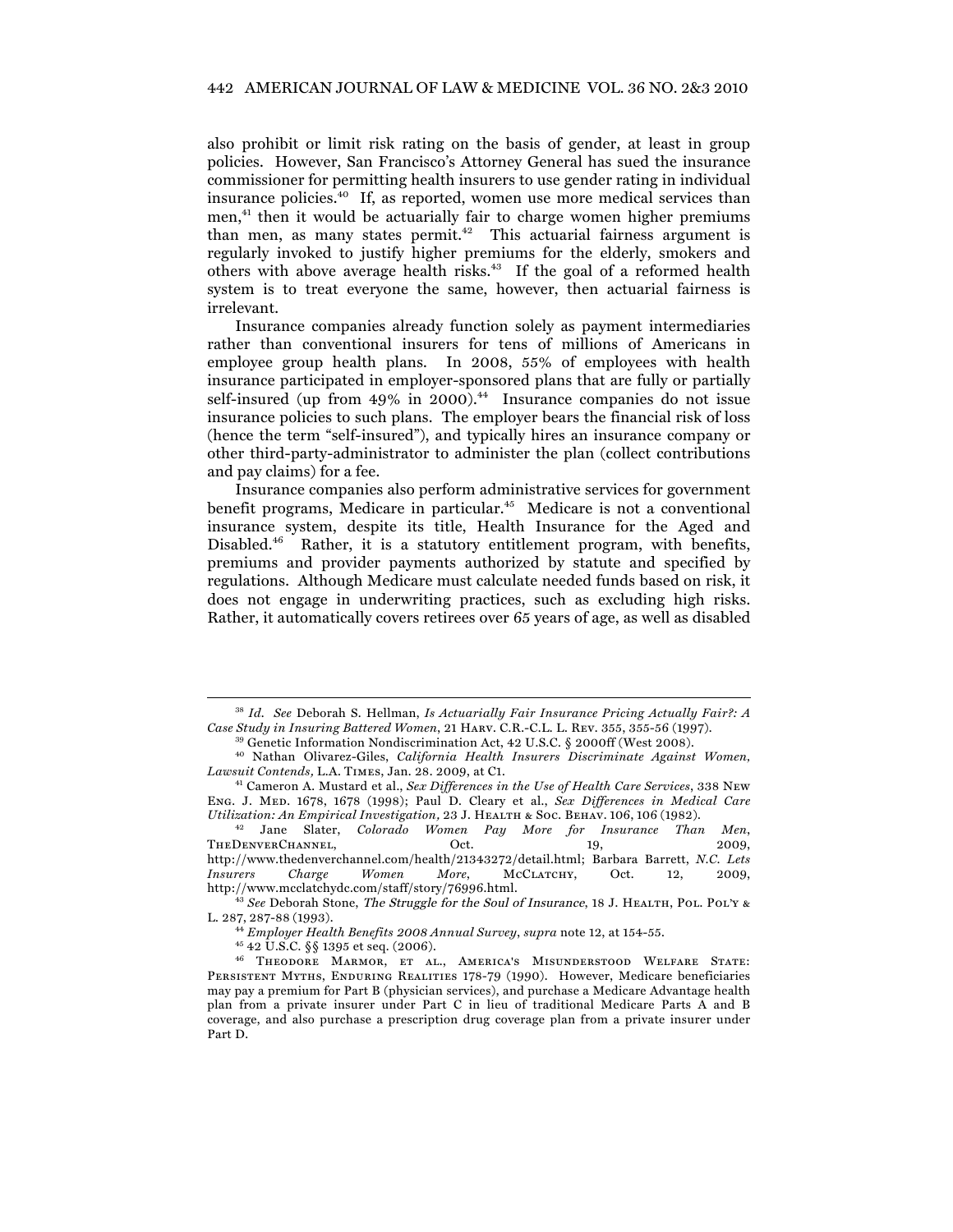individuals, in a national pool of nearly 45 million Americans.<sup>47</sup> The federal government also pays directly for care for 7.8 million veterans enrolled in the Veteran Affairs health care system and a large fraction of the 9 million military personnel, dependents and retirees for whom the Department of Defense is responsible.<sup>48</sup> State-based Medicaid and SCHIP programs, which together cover more than 61 million people, $49$  do enroll some beneficiaries in private health plans, but pay providers directly for most care. These government benefit programs pay for health care for about 40% of Americans.<sup>50</sup> They also account for more than half of total health care expenditures.<sup>51</sup>

These examples indicate that a growing percentage of the health insurance business lies not in risk-bearing indemnity insurance, but in providing administrative services for government benefit programs and private self-funded plans. Although the profit margin for administrative service contracts may be lower than for risk-bearing insurance policies, the former may prove to be a more relevant and reliable business model for the health insurance industry's future.

#### IV. PAYING FOR CARE v. SPREADING RISK

Health insurers have moved away from conventional indemnity insurance practices, even in their own health plans.<sup>52</sup> Fewer than eleven million Americans bought individual health insurance policies in 2006,<sup>53</sup> down from 16 million in 1999.54 Most employees and their dependents with health insurance are in employer-sponsored plans, most with some form of managed

<sup>50</sup> Marmor, *supra* note 46, at 179.

<sup>47</sup> Total Number of Medicare Beneficiaries, Kaiser Family Foundation State HEALTH CARE FACTS (2009),

http://www.statehealthfacts.org/comparemaptable.jsp?ind=290&cat=6.<br><sup>48</sup> Inst. of Med., Combating Tobacco Use in Military and Veteran Populations 34 (2009).

<sup>49</sup> Centers for Medicare & Medicaid Services & Center for Medicaid and State Operations, *Trends in Medicaid Persons Served and Vendor Payments: Fiscal Years 1975-2005*, *available at* www.cms.hhs.gov/MedicareMedicaidStatSupp/downloads/08Fig13.3.pdf; Total Medicaid Enrollment, Kaiser Family Foundation State Health Care Facts (2009), http://www.statehealthfacts.org/comparemaptable.jsp?ind=198&cat=4; Kaiser Comm'n on Medicaid and the Uninsured, SCHIP Turns 10: An Update on Enrollment and the Outlook on Reauthorization from the Program's Directors 5 (2007), *available at* www.kff.org/medicaid/upload/7642.pdf.

<sup>51</sup> Thomas M. Selden & Merrile Sing, *The Distribution of Public Spending for Health Care in the United States, 2002, HEALTH AFF. w349, w353, w357 (2008) (public spending on* health care for the non-institutionalized civilian population averaged 56% of total spending; adding institutionalized civilians raises public spending to more than 64% of the total).

<sup>52</sup> *See* Michelle M. Doty et al., *Failure to Protect: Why the Individual Insurance Market Is Not a Viable Option for Most U.S. Families*, The COMMONWEALTH FUND, 6-7, (2009), *available at* 

http://www.commonwealthfund.org/~/media/Files/Publications/Issue%20Brief/2009/Jul/Fa ilure%20to%20Protect/1300\_Doty\_failure\_to\_protect\_individual\_ins\_market\_ib\_v2.pdf.

<sup>53</sup> Press Release, Agency for Healthcare Research and Quality, Nearly 11 Million Americans Have Individual Health Insurance Policies, But Some Only for a Short Time, (Jan. 7, 2009). 54 Jon Gabel et al., *Individual Insurance: How Much Financial Protection Does it* 

*Provide?*, **HEALTH** AFF., Apr. 7, 2002, http://content.healthaffairs.org/cgi/content/full/hlthaff.w2.172v1/DC1.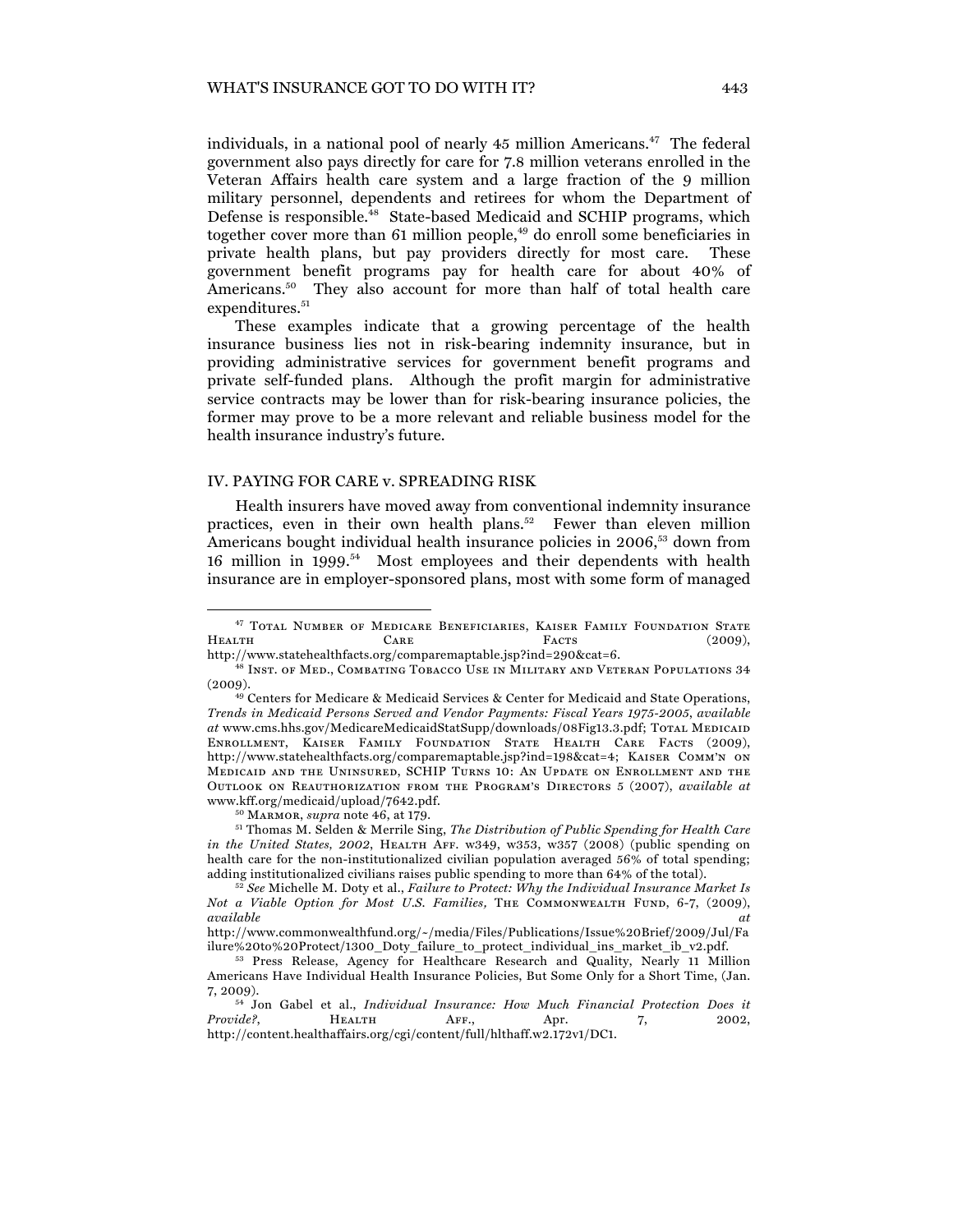care. About 8% of employees work for employers that offer conventional indemnity insurance.55 Although the Department of Labor classified 76% of the workers in private industry with health benefits as covered by "indemnity" insurance in 2005, it found only 7% had traditional indemnity insurance policies that allow choice of provider without payment restrictions.<sup>56</sup> The rest were in plans organized as PPOs [Preferred Provider Organizations] and HDHP/HSAs [High deductible health plans/health savings accounts], which are gaining market share, while an additional 24% were in prepaid plans like HMOs, which are declining. More recent surveys suggest that only 2% of all workers are enrolled in conventional indemnity plans.<sup>57</sup>

The world of health benefits is making conventional insurance models obsolete. Instead of insurance policies, we have health plans, which perform two distinct financial functions: risk spreading for unanticipated health problems; and paying for routine or regular health services. The risk spreading function of health insurance remains for unpredicted medical problems. Yet, the financial need for risk spreading is largely confined to illnesses and injuries that are expensive to diagnose or treat. In contrast, the payment function operates like a service contract to pay for routine health care visits, such as regularly scheduled physical examinations and dental cleanings.58 The addition of the service contract function to insurance policies is a welcome, but striking departure from insurance jurisprudence, which has prized the risk spreading function of insurance above all other possible purposes.59

Two premises underlie risk spreading. First, risks should be predictable for a population; that is, the probability of a harm (loss) occurring in a population should be ascertainable. Second, risks should be unpredictable for an individual; that is, whether it will occur to a particular individual should be uncertain.<sup>60</sup> Uncertainty for the individual is embedded in the fortuity principle, the assumption that insurance is designed for losses that a specific individual cannot expect to incur (beyond the general possibility for all others similarly situated). $61$  Although actuaries are skilled at estimating the percentage of a given population that is likely to experience glaucoma, for example, in any given year, the risk of glaucoma for a particular individual is

<sup>&</sup>lt;sup>55</sup> *Employer Health Benefits 2008 Annual Survey*, *supra* note 12, at 58.<br><sup>56</sup> U.S. Dep't of Labor, National Compensation Survey: Employee Benefits in PRIVATE INDUSTRY IN THE UNITED STATES, 2005 6 (May 2007), *available at* http://www.bls.gov/ncs/ebs/sp/ebbl0022.pdf.

 $h_{\text{max}}^{57}$  *Employer Health Benefits 2008 Annual Survey*, *supra* note 12, at 65.

<sup>58</sup> *Social Solidarity*, *supra* note 1, at 209.

<sup>59</sup> Vaughan & Vaughan, *supra* note 30, at 41. *Compare* Griffin Sys., Inc. v. Washburn, 505 N.E.2d 1121 (Ill. App. Ct. 1987) (finding that a "mechanical service contract" covering automobile parts repair services was an insurance policy), *with* Griffin Sys., Inc. v. Ohio Dep't of Ins., 575 N.E.2d 803 (Ohio 1991) (finding the same company's similar contract to be a service contract and not insurance).

<sup>60</sup> *See* SCA Serv. Inc. v. Transp. Ins. Co., 646 N.E.2d 394, 397 (Mass. 1995) (finding that the basic purpose of insurance is to protect against fortuitous events, not known certainties). See generally, Jeffrey W. Stempel, Stempel on Insurance Contracts (3d ed. 2006 & Supp. 2008); Peter J. Kalis et al., Policyholder's Guide to the Law of Insurance Coverage (1st ed. 1997 & Supp. 2008).

<sup>61</sup> *See* Joan T. Schmit, *A New View of the Requisites of Insurability*, 53 J. RISK & INS. 320, 325-26 (1986); Jeffrey W. Stempel, Interpretation of Insurance Contracts: Law and Strategy for Insurers and Policyholders 27 (1994).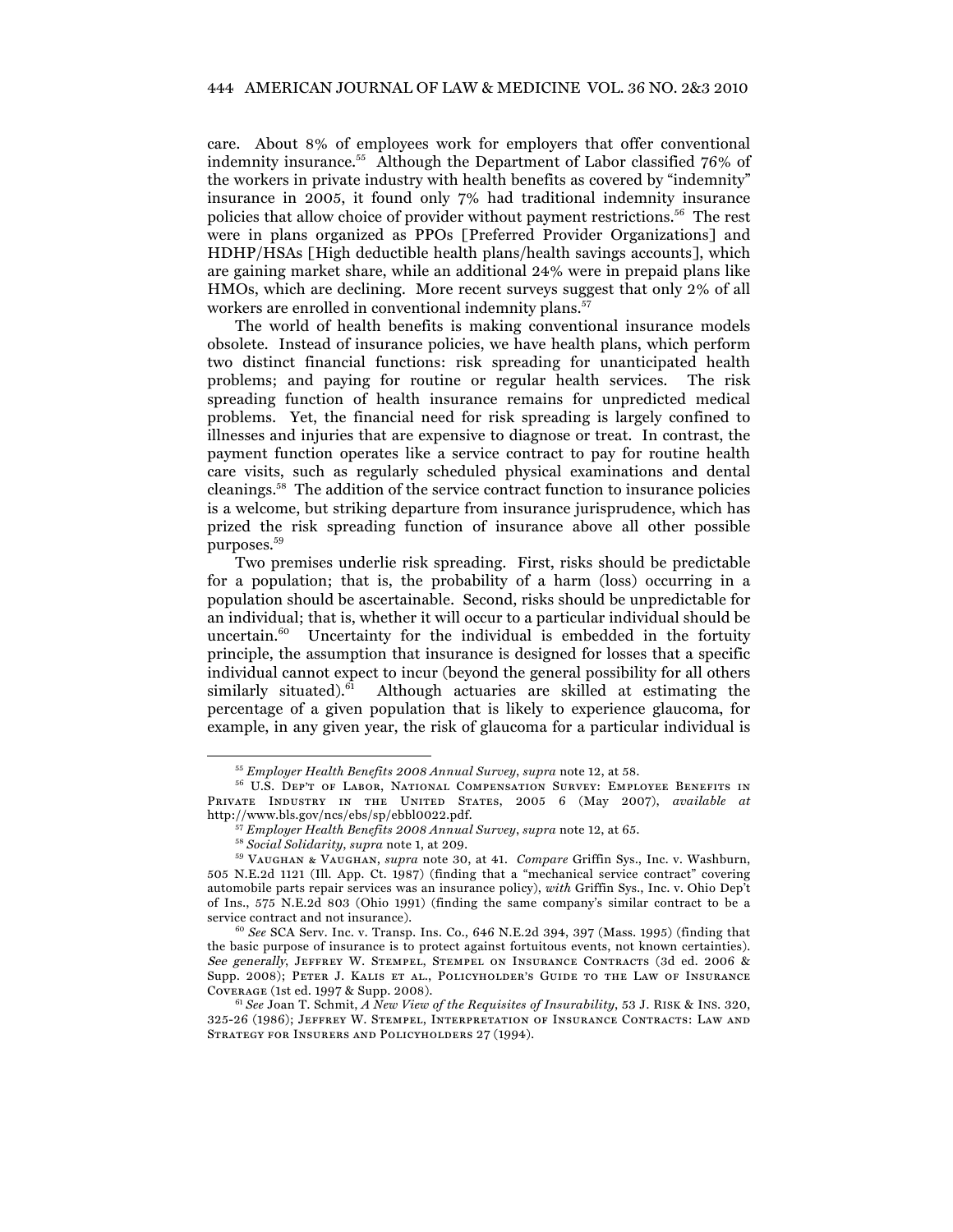considered insurable only if the individual has no specific knowledge that s/he has or will soon have the disease. Decades of court decisions confirm that policyholders who know they are about to suffer a loss or who bring one about are not entitled to the benefits of insurance. $62$  The known loss doctrine precludes coverage of a loss that has already occurred or one that the policyholder reasonably expected to occur.63 The federal Court of Appeals for the Fourth Circuit described the doctrine as inherent in the concept of insurance: "[t]he known loss doctrine seeks to prevent the concept of an insurable risk from becoming a mere fiction when the insured knows there is a substantial probability that it has suffered or will suffer a loss covered by the policy."64 As Thomas Morawetz notes, "in a world that is perfectly ordered, controlled, and determined, insurance has no meaning."65

Yet, today's health plans do provide benefits for predictable expenses. Many plans pay for preventive services, such as immunizations, mammograms, cholesterol screening, and annual physical examinations, and the 2010 Act requires coverage of certain preventive services.<sup>66</sup> In the conventional sense of insurance, these are not insurable risks, because they are expected events, controlled and scheduled by the patient. $67$  For sound reasons of public policy, however, states have required health insurers to pay for many such services as mandated benefits, and many insurers have done so voluntarily in response to consumer demand.

It has become nearly impossible for insurers to spread risk solely by increasing premiums to cover rising health care costs, which now exceed 2 trillion dollars.<sup>68</sup> They need to control their expenditures, but their options are limited.69 Two – reducing payments to providers and reducing administrative costs and profit margins – do not appeal to those who would lose income.<sup>70</sup> The remaining options, which are traditional insurance tools,

<sup>62</sup> M. Elizabeth Medaglia et al., *The Status of Certain Nonfortuity Defenses in Casualty Insurance Coverage*, 30 Tort & Ins. L.J. 943, 943 (1994) (finding that the principle that insurance covers only fortuitous losses is universally recognized).

<sup>63</sup> *See, e.g.*, Stonehenge Engineering Corp. v. Employers Ins. of Wausau, 201 F.3d 296, 301-02 (4th Cir. 2000); U.S. Liability Ins. Co. v. Selman, 70 F.3d 684, 690-91 (1st Cir. 1995); Outboard Marine Corp. v. Liberty Mut. Ins. Co., 607 N.E.2d 1204, 1210 (1992); 7 Lee R. Russ & Thomas F. Segalla, Couch on Insurance §§ 102.8-102.9 (3d ed. 2009).

<sup>64</sup> Stonehenge Engineering Corp., 201 F.3d at 301-02. *See also* U.S. Liability Ins. Co., 70 F.3d at 690 ("[T]he presence of risk runs to the very essence of an insurance contract. Where there is no risk of loss – as where a loss has already occurred before a policy takes effect – insurance ceases to serve its socially useful function of risk-spreading.").

<sup>65</sup> Morawetz, *supra* note 11, at 4.

<sup>66</sup> The 2010 Act, §§ 1001 (adding § 2713 to the Public Health Service Act), 1302(b)(1)(I),  $1301(b)(1)(J)$ . Dental and eye care are typically covered by separate policies from general health insurance, but do cover preventive examinations.

<sup>67</sup> *See* 1 Eric Mills Holmes & Mark S. Rhodes, Appleman on Insurance § 1.4 (2d ed. 1996); Russ & Segalla, *supra* note 63, § 101.2.

<sup>68</sup> Andrea Sisko et al., *Health Spending Projections Through 2018: Recession Effects Add Uncertainty to the Outlook*, Health Aff. W346, W346 (Feb. 24, 2009), http://content.healthaffairs.org/cgi/reprint/28/2/w346.

<sup>69</sup> Peter S. Hussey et al., *Controlling U.S. Health Care Spending - Separating Promising from Unpromising Approaches*, 361 New Eng. J. Med. 2109, 2110 (2009).<br><sup>70</sup> The 2010 Act and earlier federal reform proposals have been criticized for failing to

significantly alter payment structures for health care services to reduce costs. *See, e.g.*, Theodore Marmor et al., *The Obama Administration's Options for Health Care Cost Control: Hope Versus Reality*, 150 Annals of Internal Med. 485, 488 (2009). Massachusetts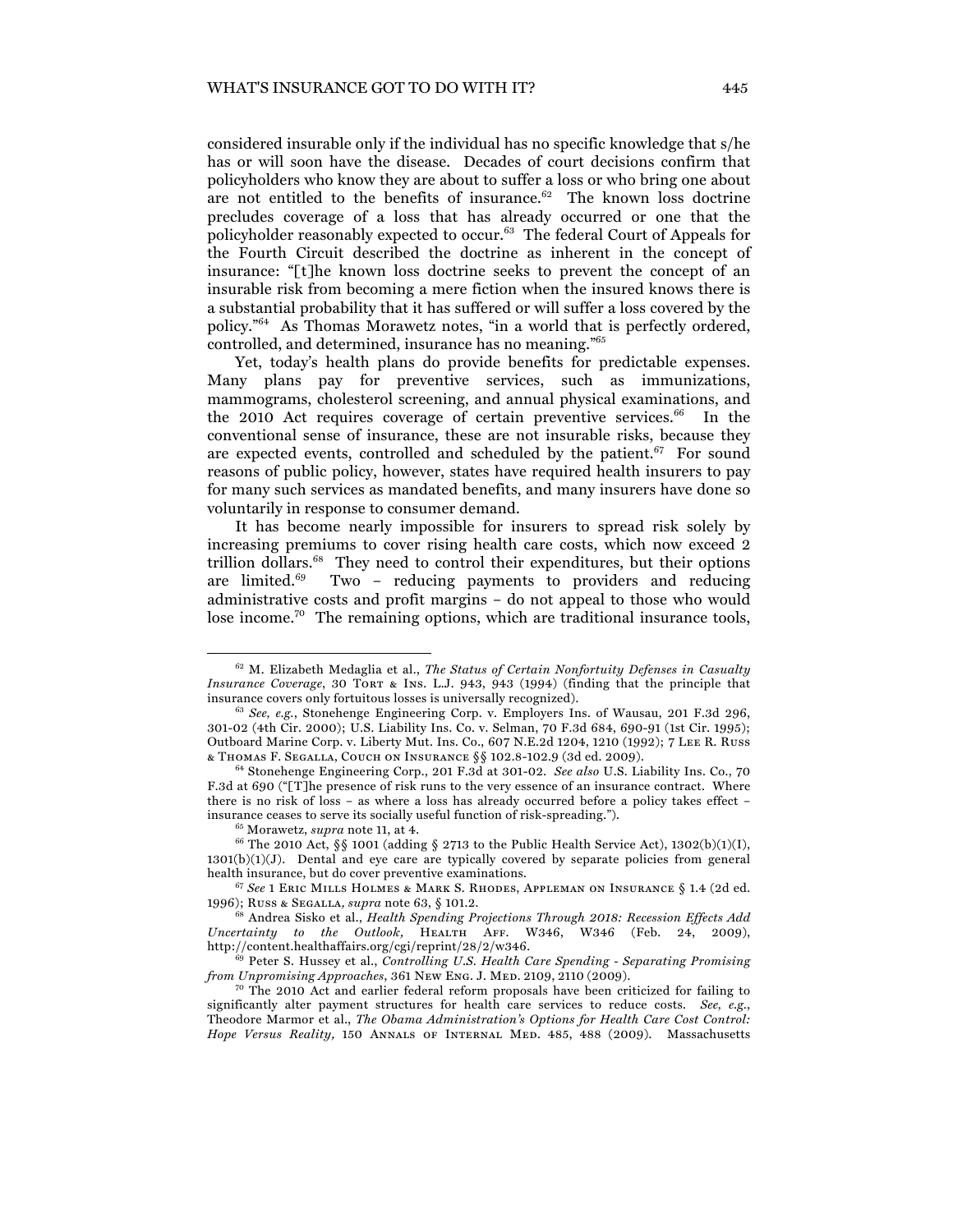run contrary to the goals of reform: excluding people with higher risks of illness from coverage or charging them actuarially fair, but very high, possibly unaffordable premiums; excluding coverage of preexisting or expensive conditions or treatments; and capping coverage amounts.

Instead of using conventional insurance techniques, therefore, insurers must try to manage their costs by either limiting or discouraging the use of unnecessary or overly expensive covered services. Pre-authorization requirements for specialty care and specific treatments and caps on the number of covered treatments or visits are examples of limiting techniques. Discouragement techniques include cost sharing: co-insurance, deductibles, and co-payments. These management techniques are intended to keep covered losses within bounds by influencing the behavior of people enrolled in a health plan, but they are admittedly blunt tools.<sup>71</sup>

Management techniques are sometimes viewed as ways to reduce moral hazard – the possibility that once insured, a person has less incentive to prevent a loss (or avoid health care services).<sup>72</sup> But, moral hazard is less likely to affect a person's behavior with respect to health care than it can with respect to other types of insurance, like fire or automobile insurance, because the policyholder suffers the loss physically as well as financially. Instead, moral hazard is more likely to affect policyholder decisions about elective and preventive services, where the patient has more control and can behave more like a consumer than a patient.<sup>73</sup> In other words, moral hazard arises more naturally on the service-contract side of a health plan than on the riskspreading indemnity side.

Paradoxically, while health plans manage risk on the risk-spreading side of the policy by *limiting* the use of services, they manage risk on the servicecontract side of the policy by *encouraging* the use of services. Patients are supposed to avoid using some services, like MRIs, while consumers are encouraged to use others, like immunizations, regularly. If insurers responded to moral hazard in conventional ways, they would discourage policyholders from voluntarily using too many elective services. Moreover, as Tom Baker makes clear, insurers face their own moral hazard, $74$  since they have a financial incentive to retain as much of the premiums as possible by

deferred efforts to control health care costs until after implementing its 2006 health insurance reform law. See 2006 Mass. Acts 58. A later Massachusetts law created a Special Commission to study cost control. 2008 Mass. Acts ch. 305, § 44 (2008). The Special Commission's 2009 recommendations for payment reforms have not received notable support from providers. See Massachusetts Office of Health and Human Services, Recommendations of the Special Commission on the Health Care Payment System 49-52 (July 16, 2009), *available at* http://www.mass.gov/Eeohhs2/docs/dhcfp/pc/Final\_Report/Final\_Report.pdf.

<sup>71</sup> Carol A. Heimer, Reactive Risk and Rational Action: Managing Moral Hazard in Insurance Contracts 13 (1985) (noting that co-insurance and deductibles are methods to "further unbalance incentives in a situation in which the insurers have selected policyholders whose incentives are already skewed against loss"). 72 Mark V. Pauly, *The Economics of Moral Hazard: Comment*, 58 Am. Econ. Rev. 531, <sup>533</sup>

<sup>(1968).</sup>

<sup>73</sup> Wendy K. Mariner, *Can Consumer-Choice Plans Satisfy Patients? Problems with Theory and Practice in Health Insurance Contracts*, 69 Brook. L. Rev. 485, 491-95 (2004) (distinguishing the roles of patients and consumers). 74 Tom Baker, *On the Genealogy of Moral Hazard*, 75 Tex. L. Rev. 237 (1996).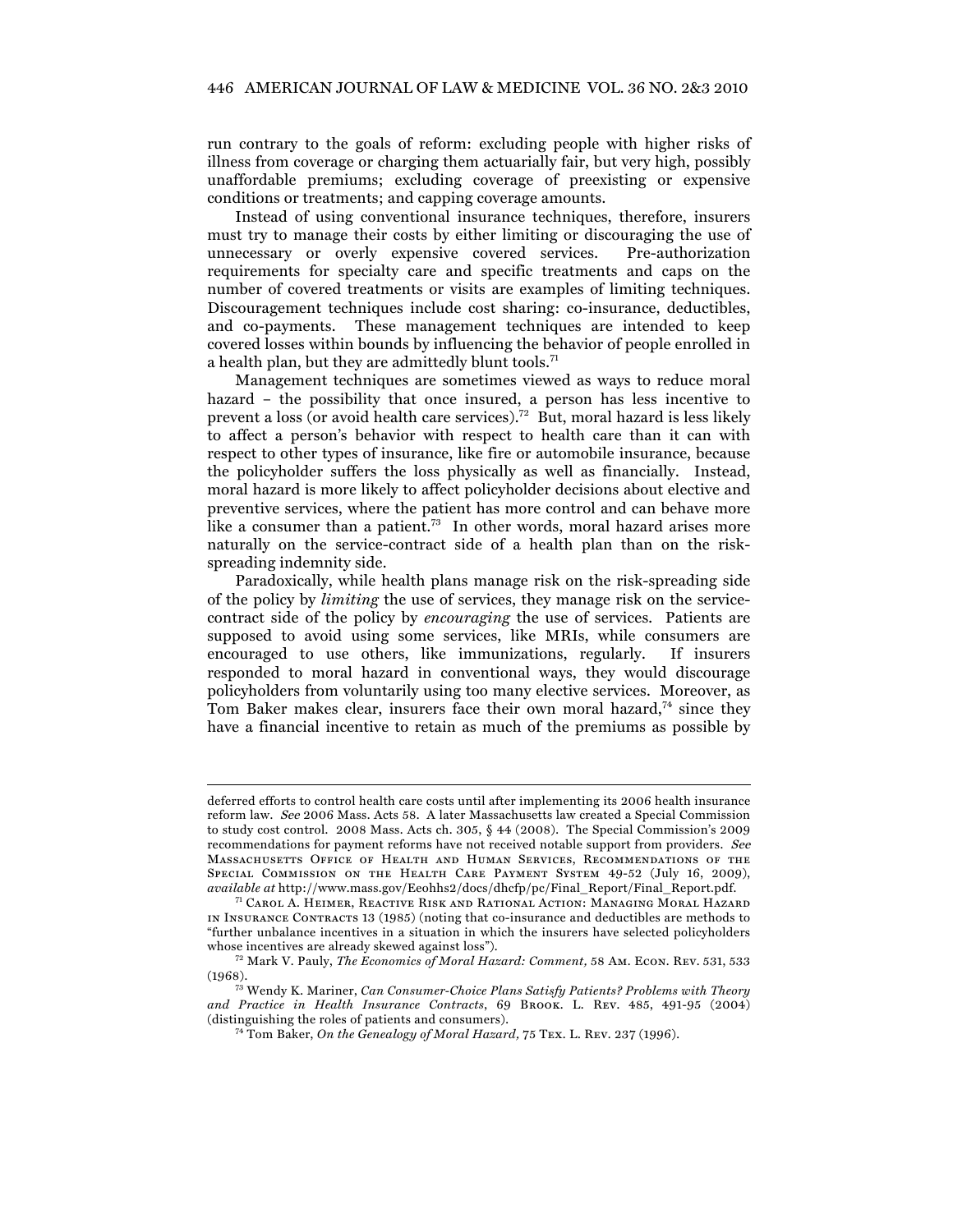$\overline{a}$ 

paying fewer benefits.75 Here again, health plans diverge from the conventional model of insurance.

Before the 2010 Act endorsed coverage of prevention, health plans began to cover an increasing number of preventive and disease management services.<sup>76</sup> The federal government encouraged group health plans to adopt this service coverage by exempting most "wellness programs" from HIPAA's prohibition against discrimination on the basis of a health factor.<sup>77</sup> Although these programs are often described as reducing the need for more expensive medical care in the future,<sup>78</sup> the evidence on cost saving is mixed.<sup>79</sup> Too few preventive services save money in the long run.<sup>80</sup> The best reason for encouraging prevention programs is to improve people's health, not to reduce covered losses.<sup>81</sup>

It makes sense to pay for prevention if one thinks of the risk of disease in terms of health status instead of financial loss.<sup>82</sup> Health plans that pay for preventive services are simply financing disease prevention and health promotion. Thus, coverage of preventive services has moved health plan operations further from conventional insurance and closer to functioning as health care payment plans. Furthermore, to the extent that these efforts succeed, Medicare, not insurance, may ultimately pay for the care that is needed at the end of longer, healthier lives.<sup>83</sup>

<sup>75</sup> Eric D. Beal, Comment, *Posner and Moral Hazard*, 7 CONN. Ins. L.J. 81, 83 (2005). 76 *Employer Health Benefits 2008 Annual Survey*, *supra* note 12, at 174, 182-85.

 $77$  Nondiscrimination and Wellness Programs in Health Coverage in the Group Market,  $71$ Fed. Reg. 75013, 75014 (Dec. 13, 2006). The 2010 Act continues the exemption. The 2010 Act, § 1201 (adding Public Health Service Act § 2705(j)).

<sup>78</sup> Larry Cohen et. al., *Reducing Health Care Costs Through Prevention* 1 (Prevention Inst. and The Cal. Endowment, Working Paper, Aug. 2007), www.preventioninstitute.org/documents/HE\_HealthCareReformPolicyDraft\_091507.pdf.

<sup>79</sup> Matthew G. Marin & Jessica Nutik Zitter, *Expenditures Associated with Preventive Health Care*, 39 Preventive Med. 856, 861 (2004); Sheila Leatherman, et al., *The Business Case for Quality: Case Studies and an Analysis*, 22 Health Aff. 17, 21 (2003); Steven G. Aldana, *Financial Impact of Health Promotion Programs: A Comprehensive Review of the Literature*, 15 Am. J. Health Promotion 296 (2001); Reed Abelson, *Medicare Finds How Hard It Is to Save Money*, N.Y. TIMES, April 7, 2008, at A1.<br><sup>80</sup> LOUISE B. RUSSELL, IS PREVENTION BETTER THAN CURE? 109-12 (1986); Joshua T.

Cohen et al., *Does Preventive Care Save Money? Health Economics and the Presidential Candidates*, 358 New Eng. J. Med. 661, 662-63 (2008); Pieter H. M. van Baal et al., *Lifetime Medical Costs of Obesity: Prevention No Cure for Increasing Health Expenditure*, Pub. LIBRARY OF SERVICE, Feb. 5, 2008, http://www.plosmedicine.org/article/info:doi/10.1371/journal.pmed.0050029. *See* David Hilzenrath, *Misleading Claims about Safeway Wellness Incentives Shape Health-care Bill*, Wash. Post, Jan. 17, 2010, at G1 (finding that, contrary to earlier reports, Safeway's health insurance premiums increased after its wellness program took effect).

<sup>81</sup> Louise B. Russell, *Preventing Chronic Disease: An Important Investment, But Don't Count on Cost Savings*, 28 Health Aff. 42, 42-43 (2009).

<sup>82</sup> Pre-2010 reform bills also required coverage of preventive services. *See, e.g.*, H.R. 3962, 111th Cong. §§ 112, 222(b)(8), 222(b)(10) (2009); S. 1679, 111th Cong. §§ 101, 362, 367 (2009); S. 1796, 111th Cong. §§ 1901, 2001-2005 (2009); H.R. 3200, 111th Cong. § 122(b)(8) (2009).

<sup>83</sup> Sean Keehan et al., *Health Spending Projections Through 2017: The Baby Boom Generation is Coming to Medicare*, 27 Health Aff. w145 (2008), http://content.healthaffairs.org/cgi/reprint/27/2/w145.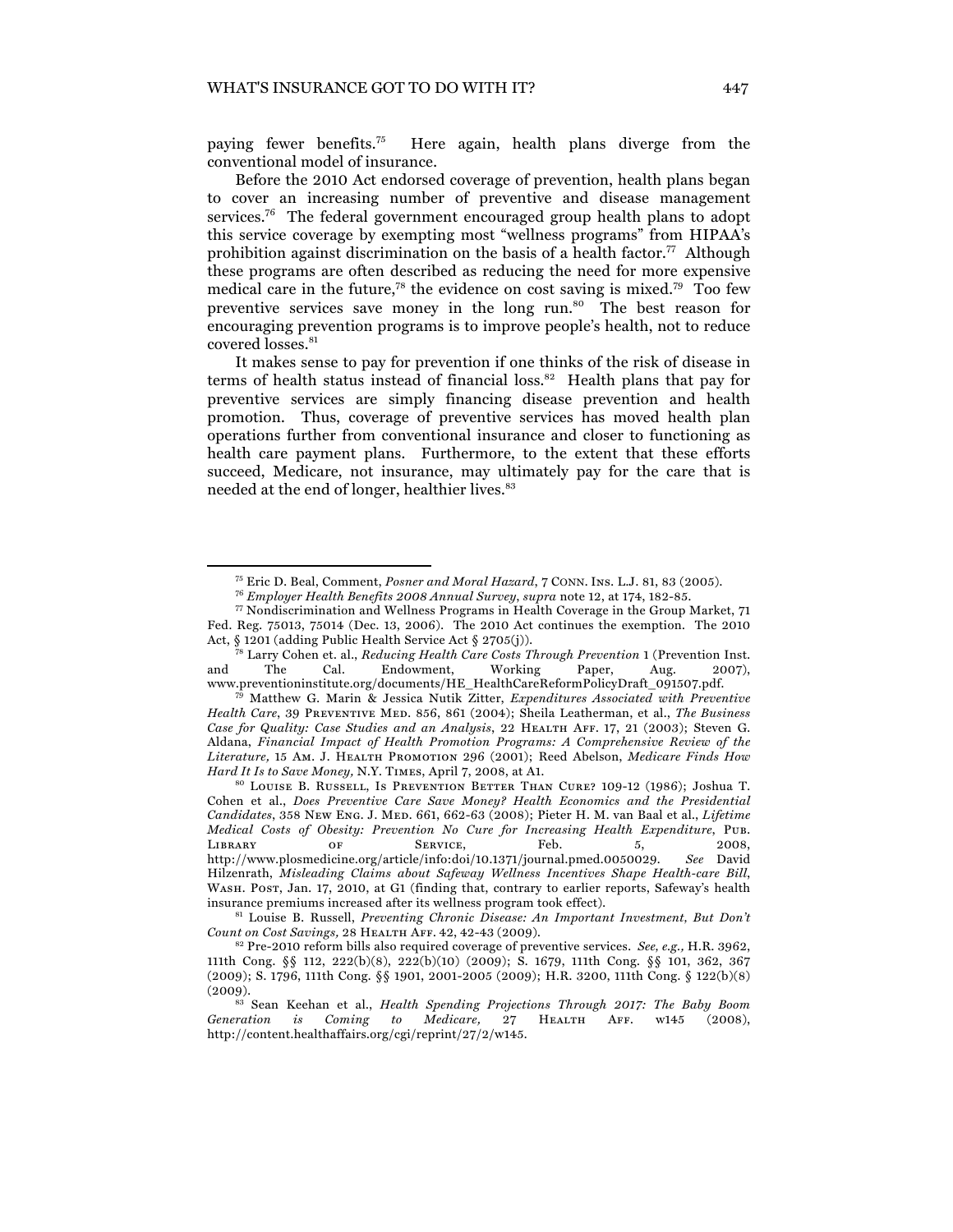#### V. USING ACTUARIAL EXPERTISE WITHOUT UNDERWRITING

There is ample historical precedent for using the expertise of actuaries and insurance claims administrators in contexts beyond conventional commercial indemnity insurance. Insurance policies have been viewed as devices for thrift,  $84$  self-help,  $85$  mutual aid,  $86$  investment,  $87$  gambling,  $88$  and even defying the will of God,<sup>89</sup> in the United States and elsewhere.

The perspective of William Beveridge, the founder of Britain's national health insurance system, has special resonance for American health reform.<sup>90</sup> Beveridge conceived of social insurance as a thrift mechanism, and the government needed this thrift to reduce the number of people receiving "poor relief."91 Beveridge distinguished between "compulsory thrift" to pay for necessities and "voluntary thrift" for everything else.<sup>92</sup> Since necessities must be available to everyone, he argued, the state is a proper party to organize their provision.93 To cover everyone, of course, contributions had to be compulsory, which only the state can require. Social insurance financed by compulsory fees provides protection against financial risks in the same way that that police departments financed by taxes provide protection against property damage and bodily injury.<sup>94</sup> However, people were free to purchase voluntary indemnity insurance for non-necessities in the private market.

Many Western European countries adopted "social insurance" schemes for health care before commercial insurers had secured much of a market in private policies.95 Governments could incorporate insurers into the new national health system to act as financial facilitators or administrators of a public program, rather than risk-bearing entrepreneurial vendors of

<sup>84</sup> Pat O'Malley, *Imagining Insurance: Risk, Thrift, and Life Insurance in Britain*, *in* Embracing Risk: The Changing Culture of Insurance and Responsibility 97, 98 (Tom Baker & Jonathan Simon eds., 2002).

<sup>85</sup> Carol Weisbrod, *Insurance and the Utopian Idea*, 6 Conn. Ins. L.J. 381, 390, 409-10 (2000).

<sup>86</sup> Tom Baker, *Containing the Promise of Insurance: Adverse Selection and Risk Classification*, 9 Conn. Ins. L.J. 371, 377 (2003); *Struggle*, *supra* note 43, at 290-92.

<sup>87</sup> Geoffrey Clark, *Embracing Fatality through Life Insurance in Eighteenth-Century England*, *in* Embracing Risk: The Changing Culture of Insurance and Responsibility 80, 90 (Tom Baker & Jonathan Simon eds., 2002).

<sup>88</sup> Geoffrey Clark, Betting on Lives: The Culture of Life Insurance in England, 1695-1775 34, 40-53 (1999); Viviana A. Rotman Zelizer, Morals and Markets: The Development of Life Insurance in the United States 67-72, 79-81, 86-89 (1979). *See generally* Timothy Alborn, *A License to Bet: Life Insurance and the Gambling Act in the British Courts*, 14 Conn. Ins. L.J. 1 (2008); R. Merkin, *Gambling by Insurance- A Study of the Life Assurance Act 1774*, 9 Anglo-Am. L. Rev. 331 (1980). 89 Brian J. Glenn, *God and the Red Umbrella: The Place of Values in the Creation of* 

*Institutions of Mutual Assistance*, 10 Conn. Ins. L.J. 277, 292 (2004).

<sup>90</sup> *See* José Harris, William Beveridge: A Biography (1977).

<sup>91</sup> *Id*. at 102, 172, 256-58, 463-64.

<sup>92</sup> William Beveridge, Social Insurance and Allied Services 8 (The MacMillan Company, 1942); *Imagining Insurance*, *supra* note 84, at 105-06.

<sup>93</sup> Harris, *supra* note 90, at 172, 392, 396-99.

<sup>94</sup> Deborah A. Stone, *Beyond Moral Hazard: Insurance as Moral Opportunity*, 6 Conn. Ins. L.J. 11, 14-16, 18 (1999).

<sup>95</sup> *See generally* The Evolution of Social Insurance 1881-1981 (Peter A. Kohler & Hans F. Zacher eds., 1982) (detailing how social insurance developed in Germany, France, Great Britain, Austria and Switzerland).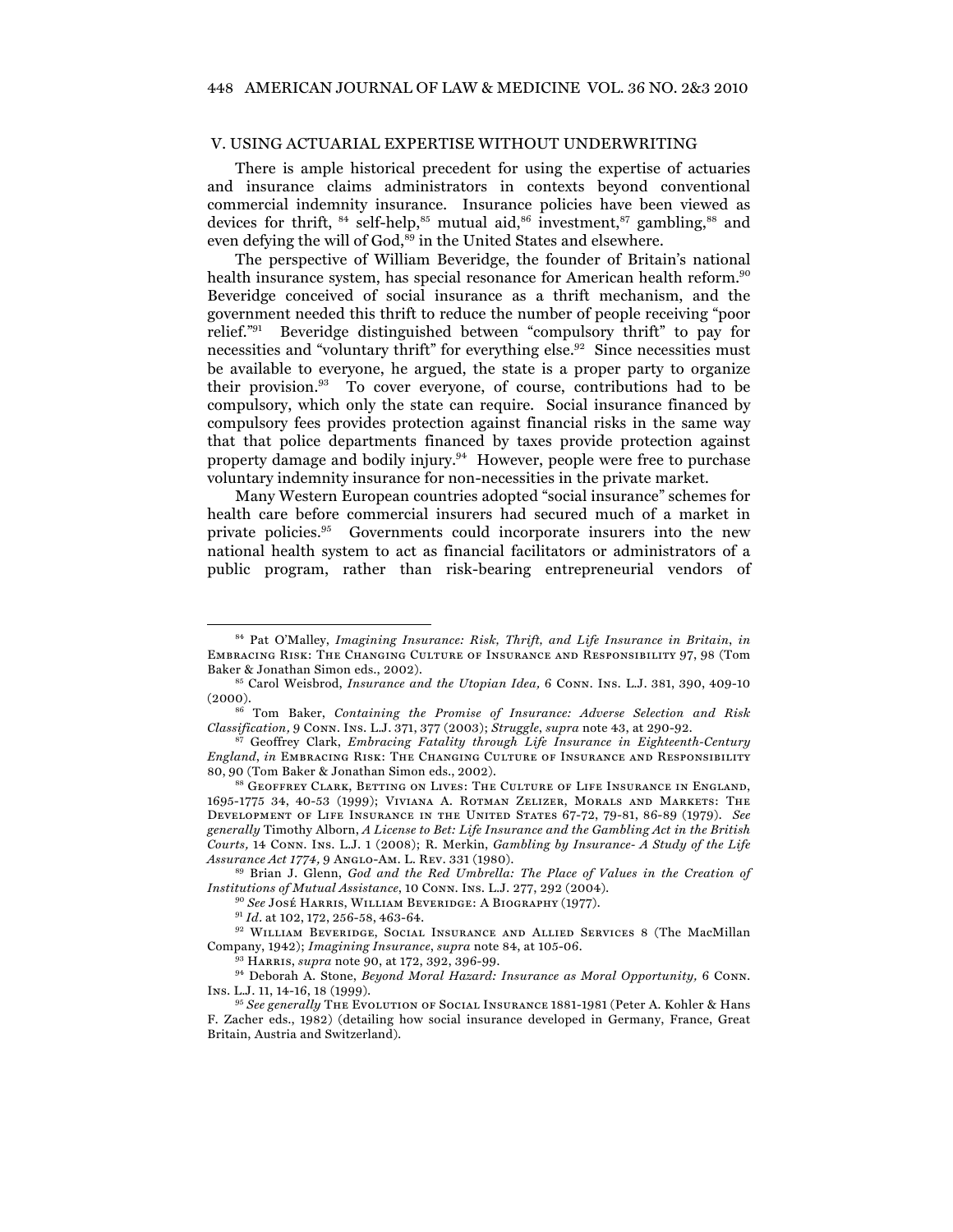commercial policies.<sup>96</sup> Health insurance entities, whether private or public, developed within a more or less carefully regulated sphere to serve a public function. $97$  This approach, which varies from country to country,  $98$  takes advantage of insurers' actuarial expertise, while tailoring the companies' business operations to the national program's goals. Although companies are profitable, their national health program activities are more ministerial than entrepreneurial.<sup>99</sup>

In contrast, health insurance in the United States grew up largely independently in the private sector and has deep roots in the entrepreneurial ethos of private enterprise.100 Blue Cross and Blue Shield began with an indemnity insurance model (yet avoiding regulation as an insurer), $101$  while employer-based groups like Kaiser Permanente created prepaid service models.<sup>102</sup> In the absence of a national health program, most private health plans grew to mimic conventional lines of commercial indemnity insurance. This may explain some industry resistance to reforms that look more like social insurance. Yet, as more recent history shows, private health insurance companies do much more than sell conventional indemnity insurance.<sup>103</sup> Private insurers now administer government benefits, as well as self-insured employee group health plans, resembling Western European practice. Many of the health benefit programs that we call insurance today are insurance in name only.

All health care programs, including private plans and social insurance schemes, must determine what kind of care should be available to all: what to pay for; how to price it; what sources of revenue to use; what limits to put on which services; and how to encourage the most appropriate care.<sup>104</sup> These

<sup>96</sup> *See* Richard A. Knox, Germany: One Nation with Health Care for All 54-56 (1993); Timothy B. Smith, Creating the Welfare State in France, 1880-1940 130-38 (2003). *See also* Deborah Stone, The Samaritan's Dilemma: Should Government Help Your Neighbor? 274-79 (2008).

<sup>97</sup> *See generally* Rowena Jacobs & Maria Goddard, Univ. of York Centre for Health Economics, Social Health Insurance Systems in European Countries: The Role of the Insurer in the Health Care System: A Comparative Study of Four European Countries (2000), *available at* www.york.ac.uk/inst/che/pdf/op39.pdf (describing the health insurance programs in Germany, Switzerland, France and the Netherlands, including the history of these programs, how they are financed, and the health status of the populations in these nations).

<sup>&</sup>lt;sup>98</sup> For a succinct comparison of systems, see Thomas S. BODENHEIMER & KEVIN Grumbach, Understanding Health Policy: A Clinical Approach 163-79 (5th ed. 2009).

<sup>99</sup> This does not insulate such systems from cost pressures. *See, e.g.*, Paul Clay Sorum, *France Tries to Save Its Ailing National Health System*, 26 J. Pub. Health Pol'y 231, 239 (2005); Jere A. Wysong & Thomas Abel, *Universal Health Insurance and High-Risk Groups in West Germany: Implications for U.S. Health Policy*, 68 Milbank Q. 527, 530-31 (1990); Laurence J. Kotlikoff & Christian Hagist, *Who's Going Broke? Comparing Growth in Health Care Costs in Ten OECD Countries*, (Nat'l Bureau of Econ. Research,Working Paper No. 11833, 2005) at 8-11, 17.

<sup>100</sup> Richmond & Fein, *supra* note 13, at 30-42.

<sup>&</sup>lt;sup>101</sup> ROBERT CUNNINGHAM III & ROBERT M. CUNNINGHAM JR., THE BLUES: A HISTORY OF the Blue Cross and Blue Shield System 93-97 (1997).

<sup>102</sup> Rickey Hendricks, A Model for National Health Care: The History of Kaiser Permanente 1-3, 28 (1993).

<sup>103</sup> *See* Part IV *supra*.

<sup>104</sup> *See generally* Henry J. Aaron & Paul B. Ginsburg, *Is Health Spending Excessive? If So, What Can We Do About It?*, 28 HEALTH AFF. 1260 (Sept./Oct. 2009) (analyzing the causes of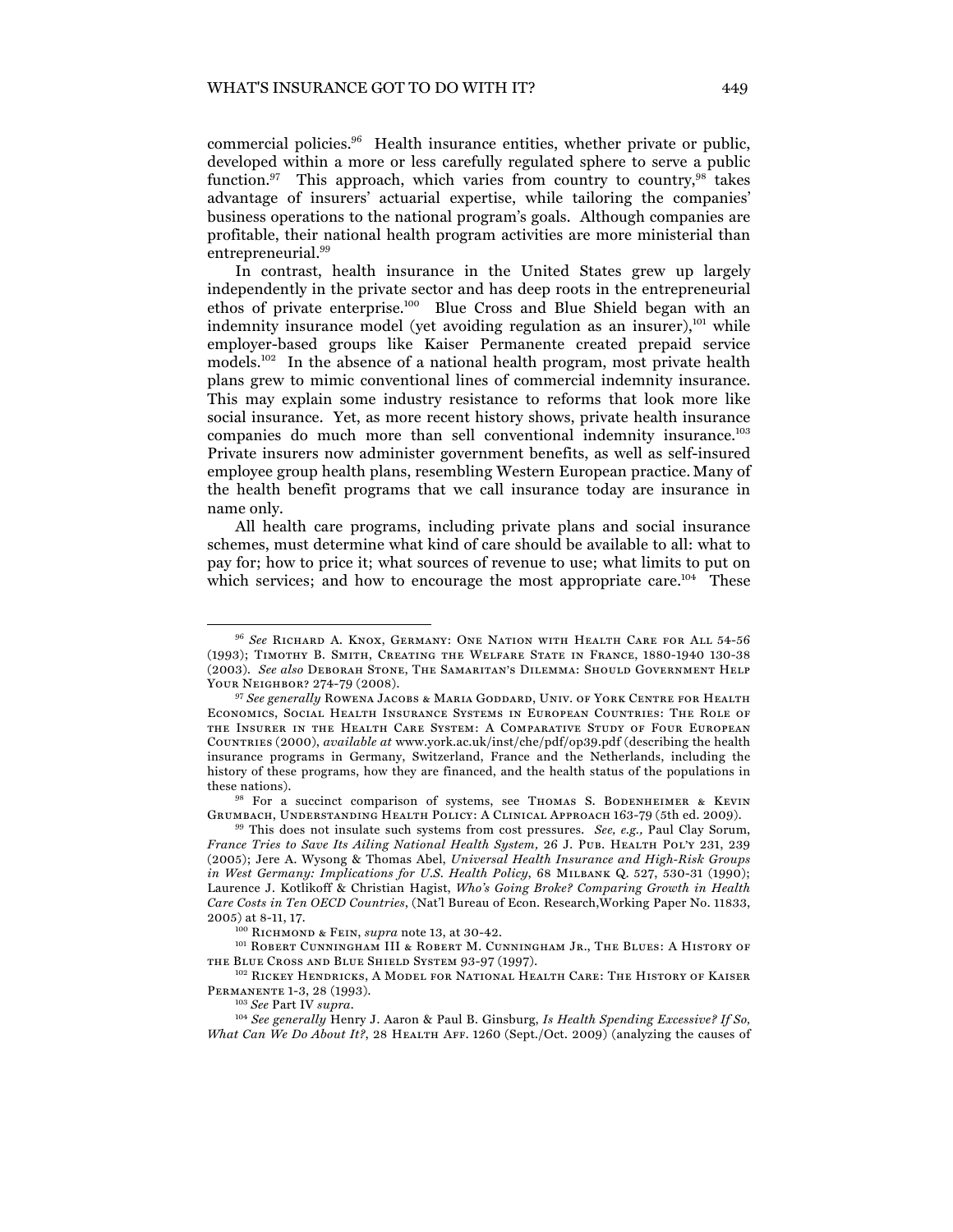decisions depend on predictions of the population's medical needs and the providers and services needed. Insurance companies with expertise in estimating needs and costs, as well as administering payments, can play a role in this process, whether or not they act as risk-bearing gatekeepers.

It must be recognized that private insurers cannot be expected to accept everyone who applies for coverage regardless of health status, provide comprehensive care including preventive services, and also keep premiums relatively affordable unless everyone is in the aggregate insurance pool. Without universal participation, healthy people would rationally wait to purchase insurance until they needed it, as adverse selection predicts, and premiums prices would rise to meet the costs of caring for those who need care. After COBRA and the Health Insurance Portability and Accountability Act of 1996 required insurers to provide post-employment coverage to qualified employees,<sup>105</sup> the General Accountability Office found that insurers "discouraged individuals from applying for coverage or charged them rates 140 to 600 percent of the standard premium."106 Thus, the goal of keeping premiums affordable depends on requiring participation by virtually everyone in the population or allowing government to convert the system into one of complete or partial social insurance. If the American system seeks to enable private insurers to provide coverage, it must require participation by all those who do not now have health benefits in some form.

#### VI. CONCLUSION

 $\overline{a}$ 

A majority of the Congress and the public support health care payment plans that look almost nothing like conventional indemnity insurance: health plans that accept all people regardless of health status, cover both existing and future medical conditions, and pay for preventive as well as acute care services.<sup>107</sup> In reality, these plans are a very different species of insurance, one that uniquely combines elements of risk spreading insurance and service payment commitments. Legislators who believe that everyone should have insurance cannot achieve universal coverage without eliminating most conventional insurance practices and transforming the very meaning and function of health insurance. A more transparent approach to reform would make explicit that health plans constitute a valuable, separate species of insurance designed primarily to finance socially beneficial health services by spreading the cost of care.

Recognizing health insurance as a separate species of insurance has several advantages. It more accurately reflects how we use health plans today – as vehicles to pay for care – and mutes opposition to reform that is based

high health care spending in the U.S., including consumer demand for health care and health insurance coverage, and economic incentives for overtreatment).

<sup>105</sup> Consolidated Omnibus Budget Reconciliation Act of 1985, Pub. L. 99-272; Health Insurance Portability and Accountability Act, 42 U.S.C. § 300gg-41 (2010).

<sup>106</sup> U.S. Gen. Accounting Office, Health Insurance Standards: New Federal Law CREATES CHALLENGES FOR CONSUMERS, INSURERS, REGULATORS 2 (1998). <sup>107</sup> Paul Fronstin et al., Employee Benefit Research Inst., The 2009 Health

Confidence Survey: Public Opinion on Health Reform Varies; Strong Support for Insurance Market Reform and Public Plan Option, Mixed Response to Tax Cap 6 (2009), http://www.ebri.org/pdf/briefspdf/EBRI\_IB\_7-2009\_HCS\_091.pdf.